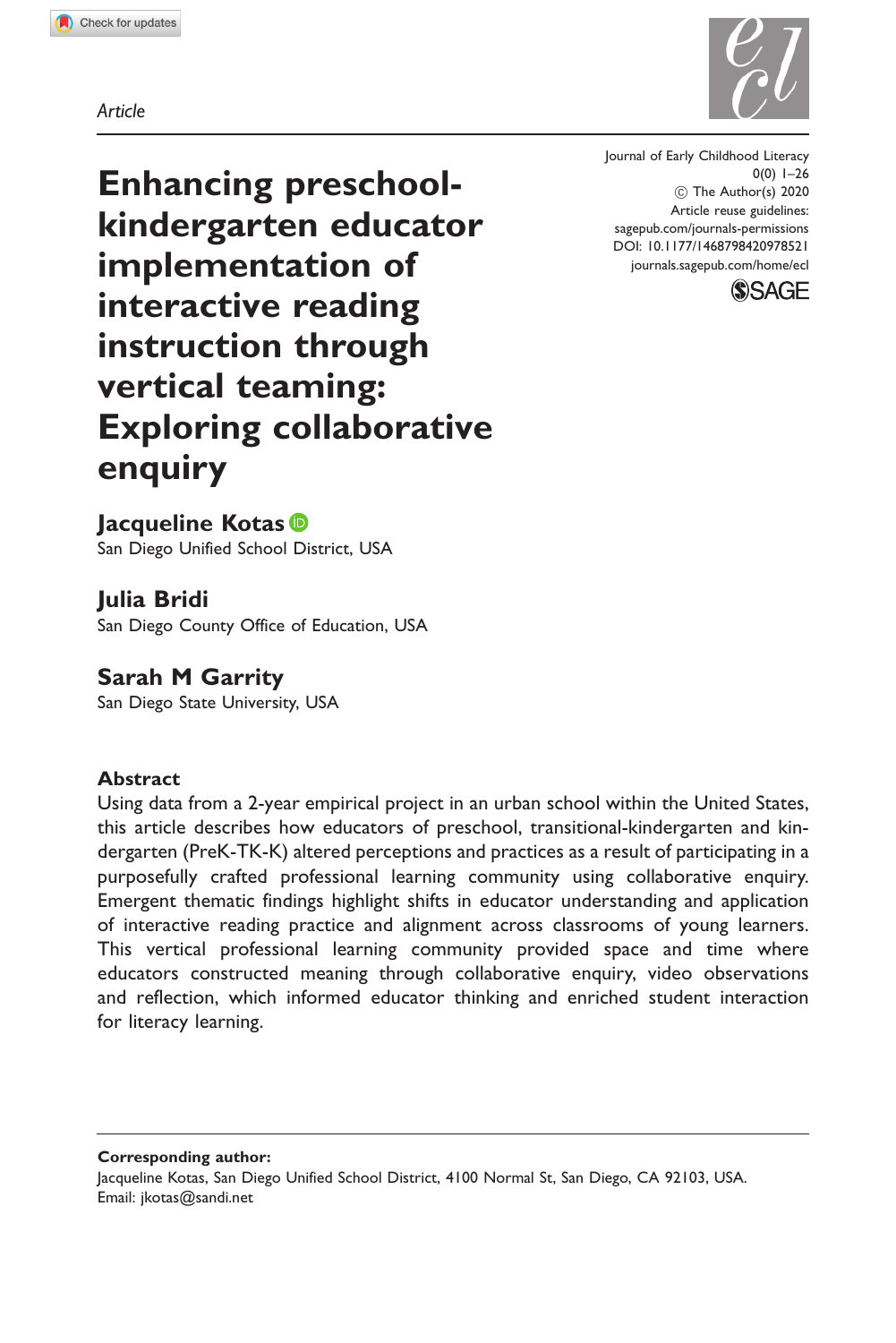#### Keywords

Professional learning communities, additional literacy support, early childhood literacy, classroom practice, development of thinking, interactive teaching, literacy intervention, pedagogic discourse, print literacy activities and knowledge, peer collaboration

# Introduction

School district leadership across the United States encourages their principals to build a positive culture of learning for both students and teachers. One way in which principals meet this initiative involves forming Professional Learning Communities (PLCs) to support teacher professional development. This article shares educator perspectives while focusing on interactive reading within a vertical PLC across preschool, transitional-kindergarten and kindergarten (PreK-TK-K) grade levels. To further understand this approach the authors describe the theoretical underpinnings of interactive reading and early learning, the vertical PLC project using collaborative enquiry conversations, and the major themes that emerged from the qualitative data along with the implications, conclusions and prospects for future research.

# Literature review

# Interactive reading

Reading is a core area that educators teach in the elementary years and has been the focus of much research. For young children, their school-based reading experiences often first come in the form of listening to stories and talking about the pictures. They then use oral language to build graphophonic knowledge of letter sounds, letter names and eventually read the words on the page. It is crucial to engage young learners when reading. Interactive reading is a specific teaching technique that promotes child interest and social engagement while also allowing teachers to highlight different aspects of the literacy experience (Fisher et al., 2004; Wadsworth, 2008; Wiseman, 2011). Moreover, interactive reading provides a scaffold for teachers to build the comprehension skills of students, engage students in learning and develop a supportive community of readers. Research has also found that interactive reading has been highly beneficial for students with learning disabilities (Justice et al., 2017), across different academic content such as science (Berry et al., 2013; Oliveira, 2015), with older elementary and adolescent students (Marchessault and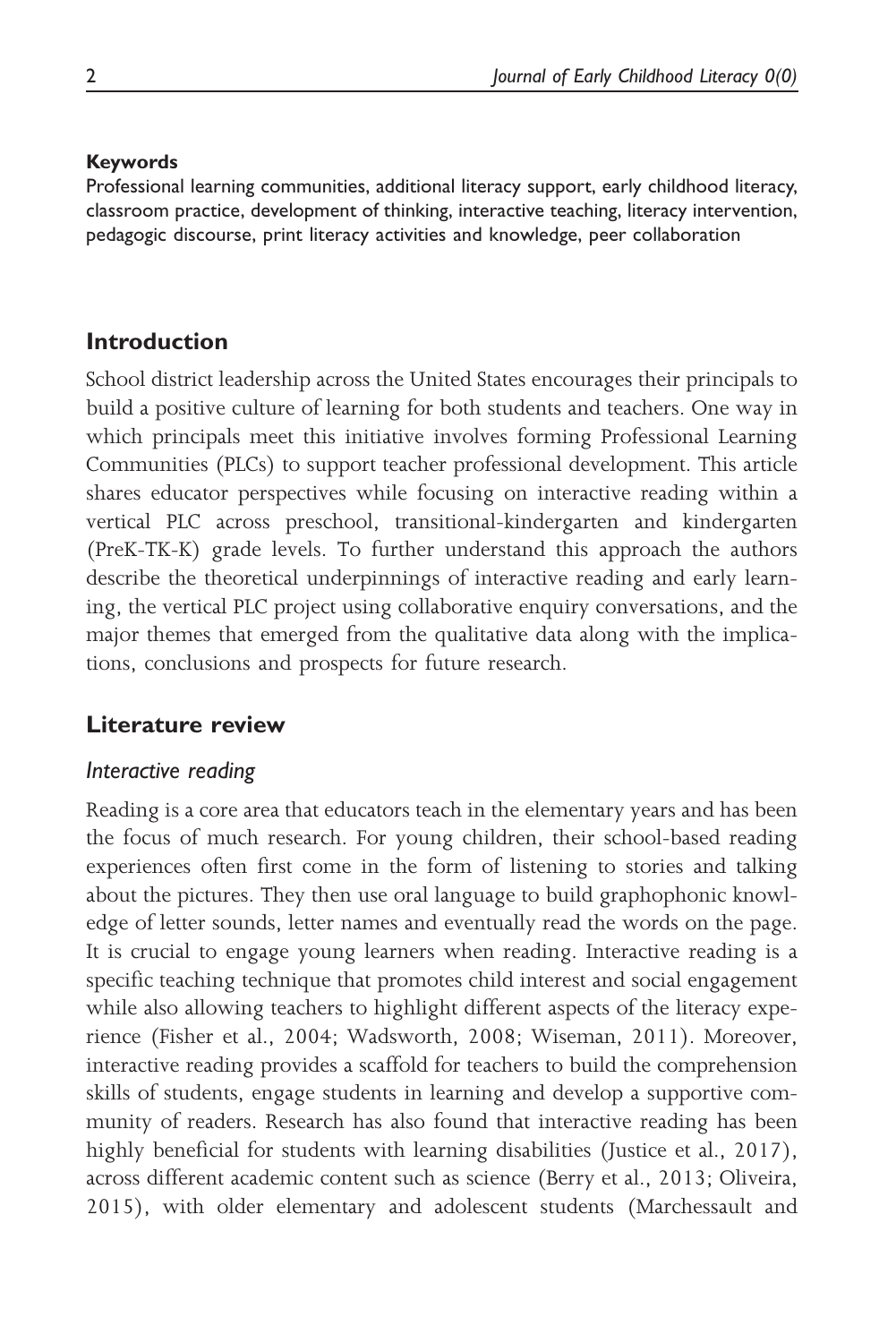Larwin, 2014, Tracey et al., 2011), as well as with culturally and linguistically diverse learners (Lin, 2014; Lohfink, 2014). While extensive research has been compiled on the benefits of interactive reading (Elleman and Compton, 2017; Hoggan and Strong, 1994; Jacobs, 2016; Justice et al., 2017; Wadsworth, 2008), other studies have investigated educators' implementation of interactive reading (Fisher et al., 2004; Justice et al., 2017; Lane and Wright, 2007; Wadsworth, 2008; Wiseman, 2011). Nonetheless, there is sparse information on the use of collaborative enquiry within a vertical PLC and the influence on teachers' understanding of interactive reading including their instructional practice with early learners.

#### Early learning continuum

In the past few years, American principals have taken on additional administrative roles for preschool programmes located in elementary schools due to the shifts in educational policies and funding of early learning. According to a survey conducted by the National Association of Elementary School Principals (NAESP, 2014), 60 per cent of principals were responsible for early childhood programmes including 3-and 4-year-old children on elementary campuses.

Early child development research has examined systematic and comprehensive models that support educational practice in a collaborative effort to improve outcomes for students. Reynolds, Magnuson and Ou (2010) reported that the type of instructional practices utilized by both preschool and elementary teachers impacted on children's early learning in preschool to third grade (PreK-3). Childhood advocates recognize that this is a unique developmental period in which children and families are best served by an integrated, seamless continuum approach built on developmentally appropriate practices (Reynolds and Temple, 2008). In addition, PreK-3 programmes with purposefully aligned curricula and instructional strategies provide more continuity and better organization of services for students, as well as enhanced school–family partnerships (Reynolds et al., 2010; Reynolds and Temple, 2008). Moreover, Reynolds and Temple (2008) further advocated that an on going collaborative educational model across the first 10 years of a student's life provides the most optimal support for learning and development.

#### Professional learning communities

School districts are constantly exploring new ways of improving student achievement. Principals are responsible for developing formative plans that account for growth in teacher and student performance. School districts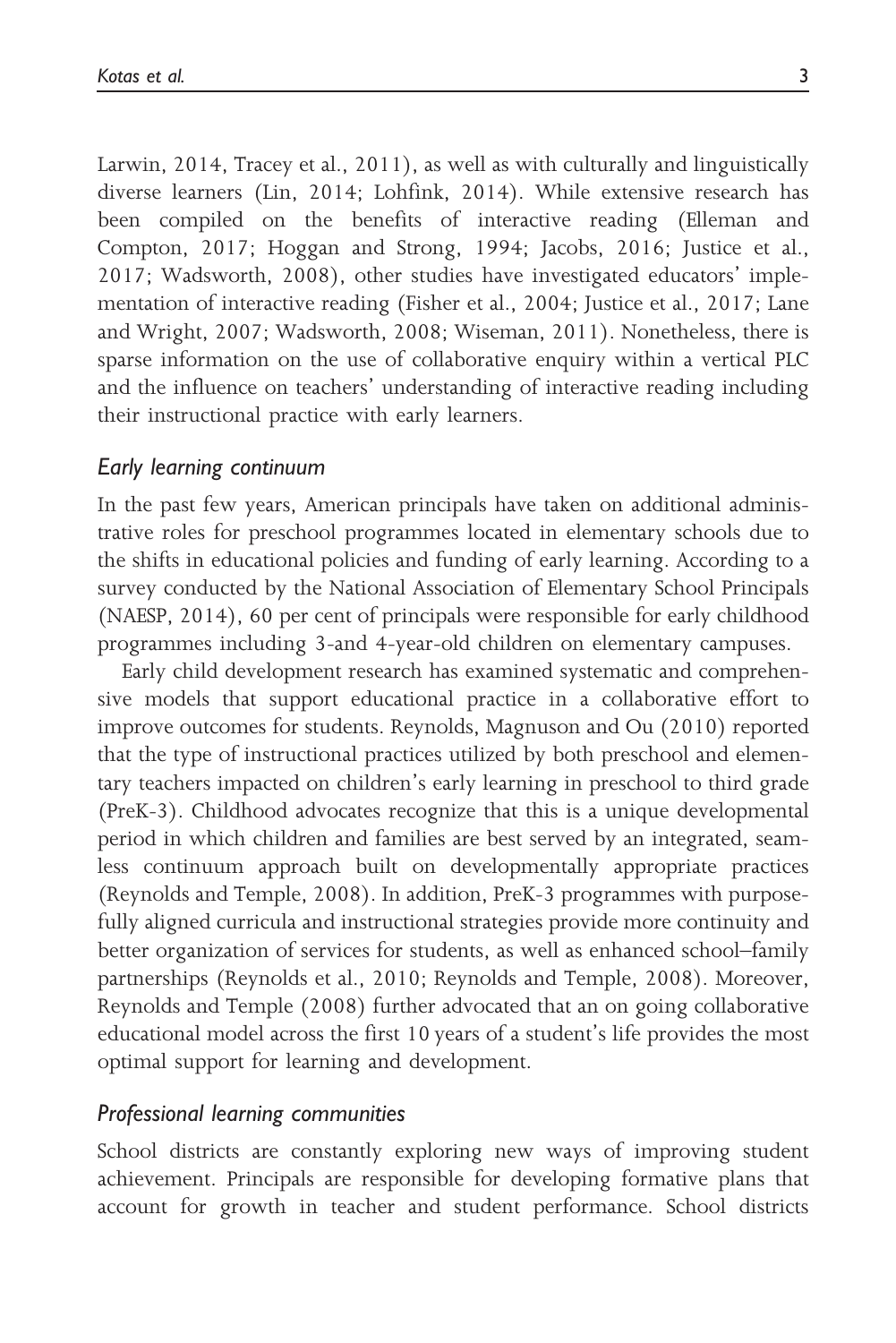encourage their leaders to develop a culture of learning and collaboration among teachers and students, often achieved by utilizing professional learning communities (PLCs). Hord and Sommers (2008) described PLCs as professionals coming together as a community to learn. Educational experts advocate the creation of a collaborative school culture that enhances teacher practices and ultimately improves student achievement (DuFour et al., 2009; Vescio et al., 2008; Waldron and McLeskey, 2010). Dufour et al. (2009) further noted that PLCs provide opportunities for educators to engage in conversation during a repeated process of gathering evidence around student learning, develop ideas to build on that learning, challenge assumptions, explore new ideas, analyze practised ideas and apply new knowledge to future practices.

Principals traditionally design horizontal PLCs, meaning that the group of educators are from the same grade and/or discipline such as a 4th grade PLC or Special Education PLC (Bertrand et al., 2006). However, vertical teaming is an alternate design principals may choose to utilize for PLCs. Vertical grouping refers to educators from sequential grades meeting with a common purpose to exchange ideas and focus on academic advancement (Gilmer, 2010). Moreover, Dufour et al. (2009) identified that the inclusion of external stakeholder perspectives (e.g. researchers, content experts, community education advocates etc.) is important in PLCs because divergent thinking encourages teachers to build new knowledge and deepen pedagogical competency, later actualized in classrooms.

### Collaborative enquiry

Educational researchers (Vescio et al., 2008; Waldron and McLeskey, 2010) identified that successful PLCs included collaborative enquiry as a generative conversational process for teachers to intentionally explore new ideas and examine current practice as well as student learning. Collaborative enquiry incorporates Vygotsky's theory of cognitive development (Vygotsky, 1978) and dialogic learning science (Wegerif, 2017), which supports a conversational format encouraging higher-level thinking, cognitive flexibility and co-construction of ideas from multiple perspectives. Moreover, Butler and Schnellert (2012) found that the use of collaborative enquiry in professional development yielded meaningful changes in teacher beliefs and practices in the classroom. While there has been widespread research on the benefits of PLCs, few studies describe how principals lead PLCs to shift educators' thinking to build greater capacity of understanding theoretical underpinnings and application in classrooms for effective instruction.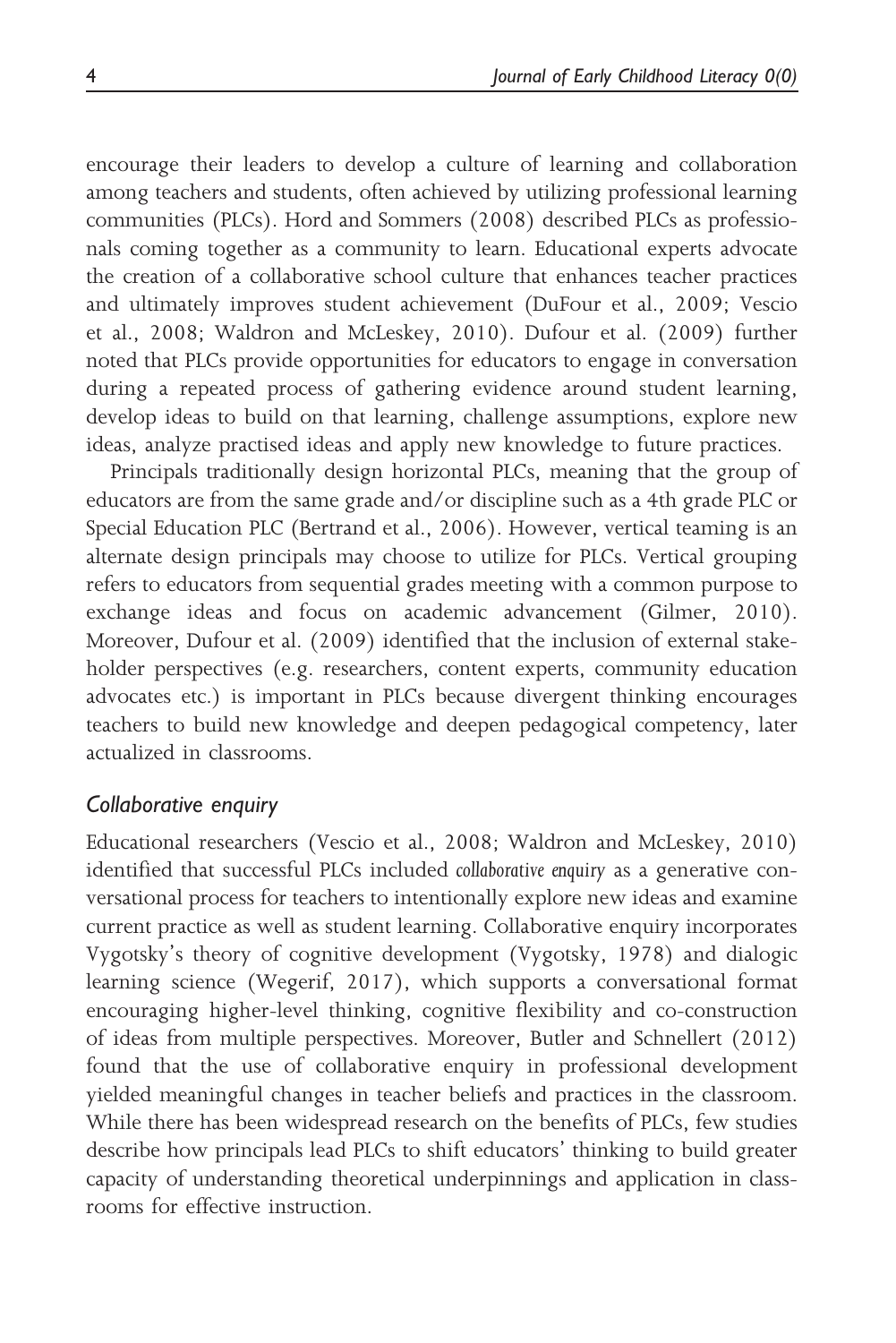## Purpose

The purpose of this study was to explore perceptions of a unique group of educators utilizing collaborative enquiry within a vertical PLC focused on interactive reading practices for preschool, transitional-kindergarten and kindergarten students. Collaborative enquiry can be an effective conversational process for educators to learn new ways of thinking within vertical PLCs (Vescio et al., 2008; Waldron and McLeskey, 2010; Wegerif, 2017). However, studies are warranted to inform principals about how conversational enquiry with PreK-TK-K educators' impacts on the understanding and application of interactive reading.

# Methods

#### Research framework

Authors of the current project utilized collaborative enquiry to engage in building a shared community of educators through the use of a plan-do-studyact cycle (Best and Dunlap, 2014; Tichnor-Wagner et al., 2017; Vaszauskas, 2001). This model involves a cyclical structure, which provided a framework for team members to problem-solve through self-refection, identify complications and brainstorm possible solutions. This qualitative approach encouraged educator participation by way of posing questions, comparing ideas, debating pedagogy, and reflecting from multiple perspectives to internalize and improve practices across PreK-TK-K classrooms.

### Research context

ABC Elementary is a large urban 100per cent Title I elementary school, meaning it receives a federally funded supplement due to serving children from low-income families. It serves children from ages  $0 - 11$  with diversified programming including an infant toddler programme, as well as state and Head Start preschool programmes within a transitional-kindergarten to fifth grade (TK- 5) elementary school. This urban school has a large English Learner population with the majority of students being Hispanic/Latino including students with disabilities ranging from mild to severe. Every autumn, a large portion of these enrolled preschool students articulate into kindergarten – continuing their school experience at ABC Elementary for the remainder of their primary schooling.

Previously, PreK supervision fell under central district administration until recent leadership and budget shifts moved PreK evaluation and support to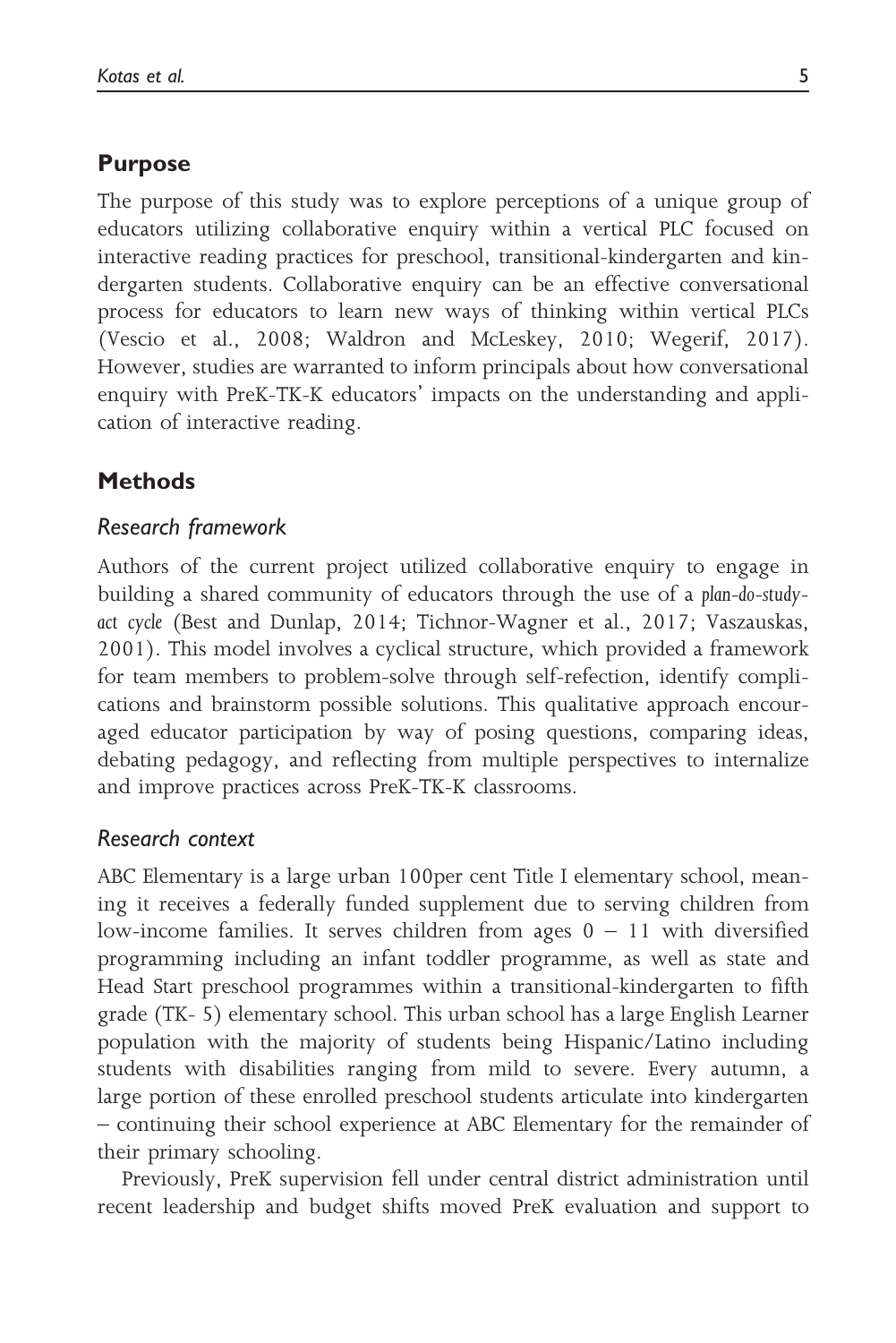elementary site principals. The current principal seized this opportunity to reconsider how to integrate the preschool programme into the elementary structure and align teaching practices across PreK-TK-K classrooms.

Considering contractual limitations and essential duties as well as functions for committee work, the principal proposed a project to develop a vertical PLC focused on PreK-TK-K in order to develop continuity of interactive reading practices across teachers and to invite specialized professionals to encourage differing views. A vertical teaming approach was selected in order to connect preschool teachers to the greater school community including classroom teachers, content experts and university partners in education as well as provide a direction for what preschool students needed to know and do in kindergarten. This approach provided a wealth of certificated experience that preschool teachers typically did not have access to, given the nature of their preparation programmes.

#### **Participants**

The PreK-TK-K Professional Learning Community comprised the school principal, a university researcher, a resource teacher, a preschool teacher, a transitional-kindergarten teacher, two kindergarten teachers and a bilingual speech-language pathologist who worked exclusively with preschoolers. The principal considered various factors such as work duties currently assigned to educators, who would benefit from participation in the vertical PLC, and who would contribute and add social capital to the group.

Each member agreed to participate in the project. The principal, speechlanguage pathologist, resource teacher, preschool teacher, university researcher and transitional-kindergarten teacher participated for the entire length of the study, while kindergarten teachers changed from year one to year two. All eight professionals were female. At the time of the project, the teaching experience varied for each professional (2 years to 29 years). Two educators held bachelor degrees, four had master's degrees and two held doctoral degrees.

### Procedures

During this 2-year period, a participant-observation method was employed in order to observe behaviors, artefacts and events in an academically social setting (Marshall and Rossman, 2006). This method provided the authors with rich opportunities to engage PLC members as well as record observations to identify emergent patterns among the group. The PLC convened about every 8 weeks from October of the first year until May of the second year for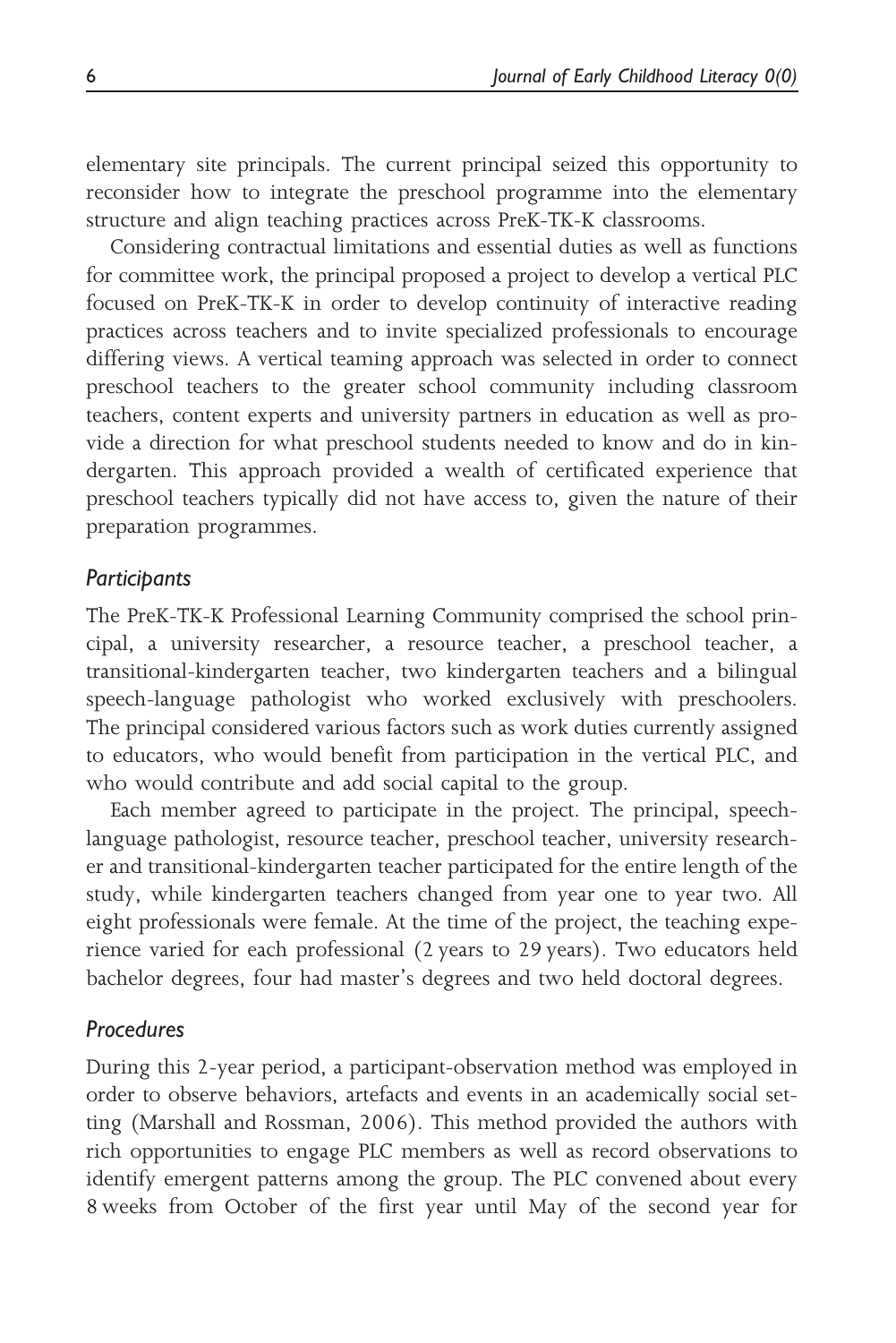approximately 45 minutes. Thus, they met 6 times each year for a total of 12 meetings. With the exception of the first two meetings, PLC meetings were audiotaped and transcribed verbatim by research assistants and the third author checked transcripts against the audiotapes to ensure accuracy. During the second year, the team received a Learning and Leadership Grant from the National Education Association, where educators received a stipend in the amount of either \$816 (2 years of participation) or \$412 (1 year of participation). The principal and university researcher did not receive stipends.

In addition, the principal allocated site funds to purchase target books for each educator to utilize. Members originally suggested books to promote ownership of their participation in the project. The books used were selected from award-winning authors, whose stories were of interest to the children, matched to their social experiences, and were developmentally applicable across grade levels. The educators were familiar with each book and considered them appealing for young students. Educators practised reading the books multiple times prior to the initial reading with students. The following books were chosen: Memoirs of a Goldfish (2010) by Devin Scilliann and Tim Bowers; Miss Nelson is Missing (1977) by Harry Allard and James Marshall; Not Norman, A Goldfish Story (2005) by Kelly Bennett and Noah Jones; Stephanie's Ponytail (1996) by Robert Munsch and Michael Martchenko; along with The Night I Followed the Dog (1994) by Nina Laden.

Educators already included reading experiences as part of the academic schedule for 15-20 minutes daily. During this time, students were encouraged to listen to stories, participate in classroom discussions and communicate their ideas. In the first year, the principal selected the target book Stephanie's Ponytail. In year two, the PLC team selected the book used during the same 6 to 8 week time period and cycled books over the course of this project. This resulted in mutually shared experiences from preschool to kindergarten in which professionals then engaged in collaborative enquiry discussions regarding the vertical articulation of interactive reading pedagogy aligned to the curriculum.

The principal had previously established the use of PLCs as a systemic design for school improvement. Kindergarten to fifth grade classrooms were already engaged in this style of professional development; thus, this practice was extended to the preschool programme. Initially, the principal and university researcher proposed an overarching plan focused on enhancing and supporting alignment of interactive reading practices across the grades. Together they observed in the classrooms during interactive readings and wrote field notes about teacher and student interactions. Field notes were studied for instructional trends and patterns leading to target topics for subsequent meetings. Prior to each meeting, the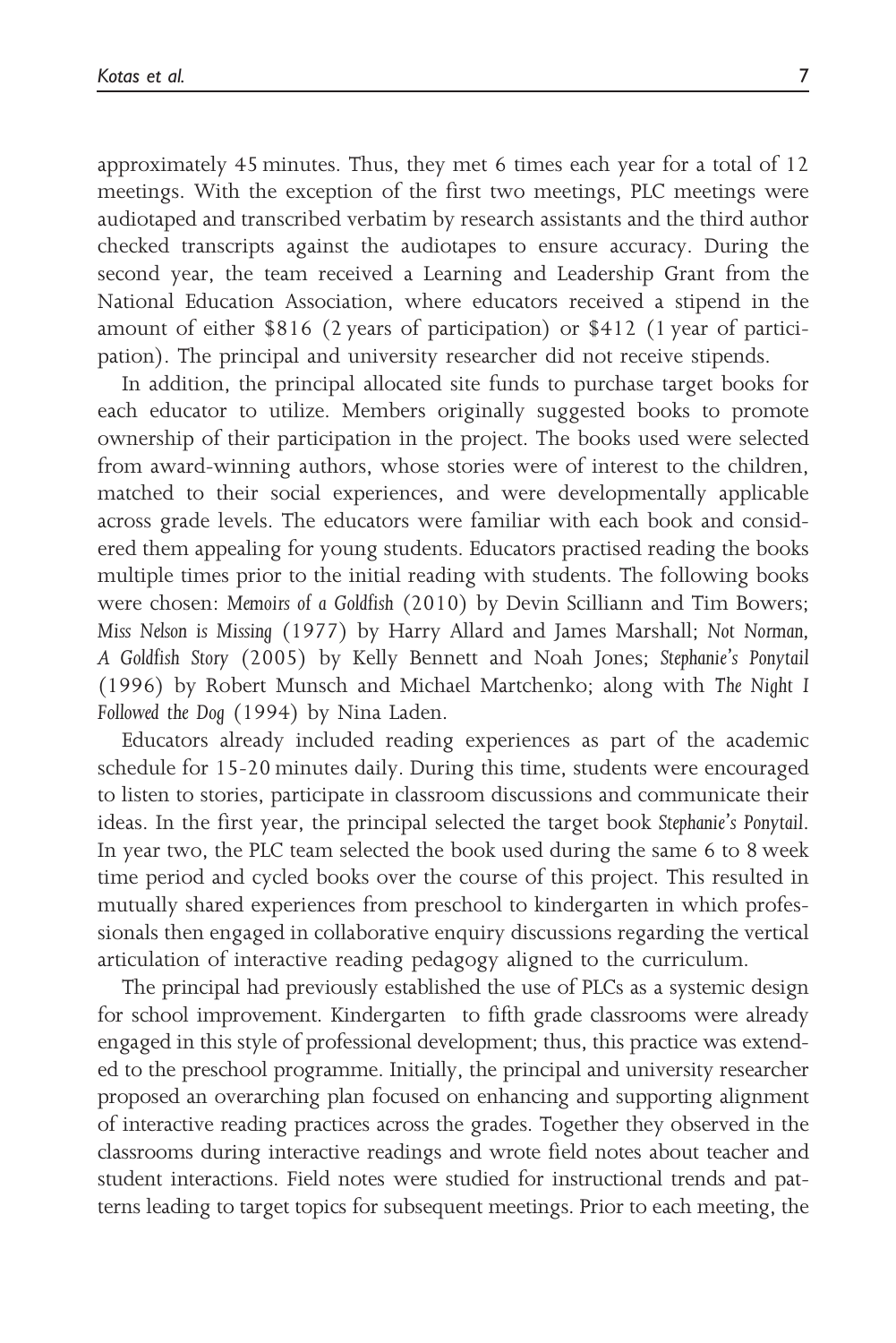principal and university researcher drafted an agenda based on teacher learning needs and/or follow-up from prior discussions. The principal then initiated each meeting using collaborative enquiry, a generative conversational process in which teachers explored new ideas, challenged assumptions and compared instructional practices (Vescio et al., 2008; Waldron and McLeskey, 2010). Vibrant discussions occurred as the principal presented reflective questions prompting teachers to share their experiences and thoughts about their classroom lessons, including what worked, what did not work and what they might do differently. During enquiry, team members agreed, disagreed and debated ideas. External stakeholders offered speciality information including childhood and/or language-literacy science to support new ways of thinking. At times, the members read research articles related to interactive reading and/or compared curriculum standards across the grades to help inform each educator's beliefs and practice. Members posed thoughtful questions to clarify their own understanding of different instructional concepts or practices used by one another based on grade, age, teacher's focus and/or child development. The collaborative enquiry process encouraged purposeful conversations to confirm, contrast, extend or abandon one's own way of thinking and provided a cycle of feedback for educators to try new or different teaching practices.

The principal and university researcher also scheduled observations and collected video clips of educators during interactive lessons in an effort to highlight and guide the PLC discussions. The principal considered each educators' comfort level and videotaped only when educator permission was granted. Therefore, for the first year the preschool teacher was videotaped three times, the kindergarten teacher was videotaped twice and the transitional-kindergarten teacher was videotaped once. The PLC members then viewed these recordings together and reflected on specific pedagogy. During the second year, the university researcher videotaped interactive reading lessons for all educators, including the speech-language pathologist using the selected book. The reduction in videotaping resulted from new members joining the group and scheduling difficulties. Additionally, educators individually created autonomous lesson plans for the same book prior to the video recording. The members discussed the lesson plans and video clips in subsequent meetings to further their own learning based on recorded evidence.

### Data analysis

Qualitative data was analyzed using a constant comparative method (Glasser and Strauss, 1967; Marshall and Rossman, 2006). Initially, the first and second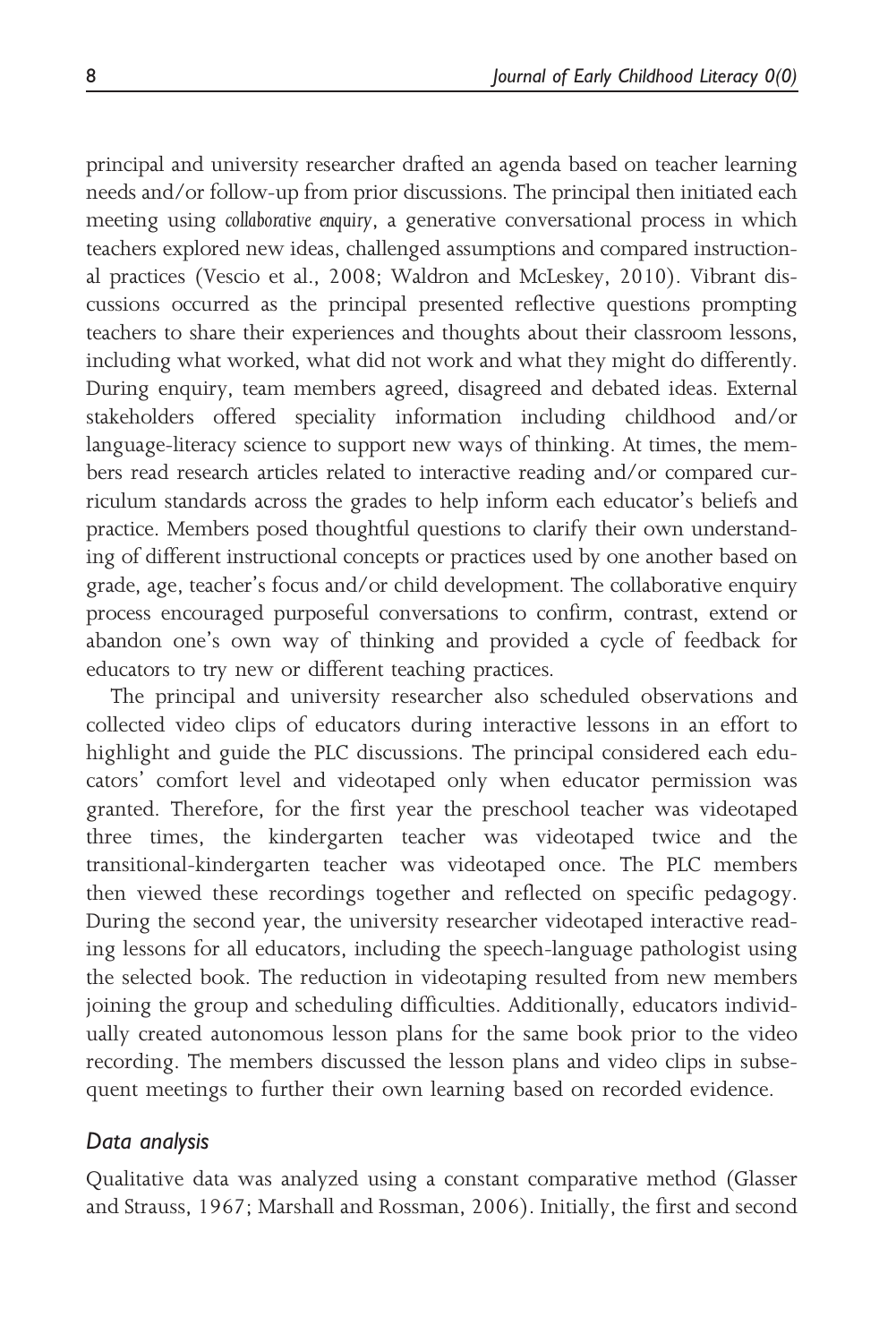authors reviewed and re-read the transcriptions from the PLC meetings in order to reveal if and how members' responses related to one another, the frequency of ideas expressed, and if responses denoted new learning. The inductive interpretive coding process included the following: deconstruction of dialogues by initially reviewing audio-recorded transcripts line-by-line to determine insights, extensive repeated review to identify similar units of meaning and, lastly, reconstruction by mutual supposition as comparisons were made across underlying themes in order to identify the interrelatedness of each to derive the overall fit into a category. Thus, phenomenological data were saturated and specific open coded themes were acknowledged then organized into larger categorical constructs (Creswell, 2009; Glasser and Strauss, 1967; Sargeant, 2012). Peer scrutiny by the third author and research debriefing meetings prompted the repetitive processes of rethinking, rereading and review of the data analysis to bolster triangulation and trustworthiness of the data coding including interpretation in order to minimize bias.

# **Results**

Upon examination of the conversational data presented in the transcripts, three primary categories emerged: Fun, Conceptual Understanding and Instructional Practices. Table 1 depicts the categories and subsequent themes. Conversational excerpts from a single meeting and across multiple meetings denote key

|  | Table 1. PreK-TK-K categories and themes. |  |  |  |
|--|-------------------------------------------|--|--|--|
|--|-------------------------------------------|--|--|--|

| Categories & themes                            |
|------------------------------------------------|
| Fun                                            |
| Conceptual understanding                       |
| Alignment to curriculum standards              |
| Shift in teacher metacognitive planning        |
| Awareness of student engagement and motivation |
| Barriers to implementation                     |
| Instructional practices                        |
| Material selection                             |
| Picture prompts                                |
| Choral response                                |
| Questioning                                    |
| Role-play                                      |
| Realia                                         |
| Writing                                        |
| Vertical teaming                               |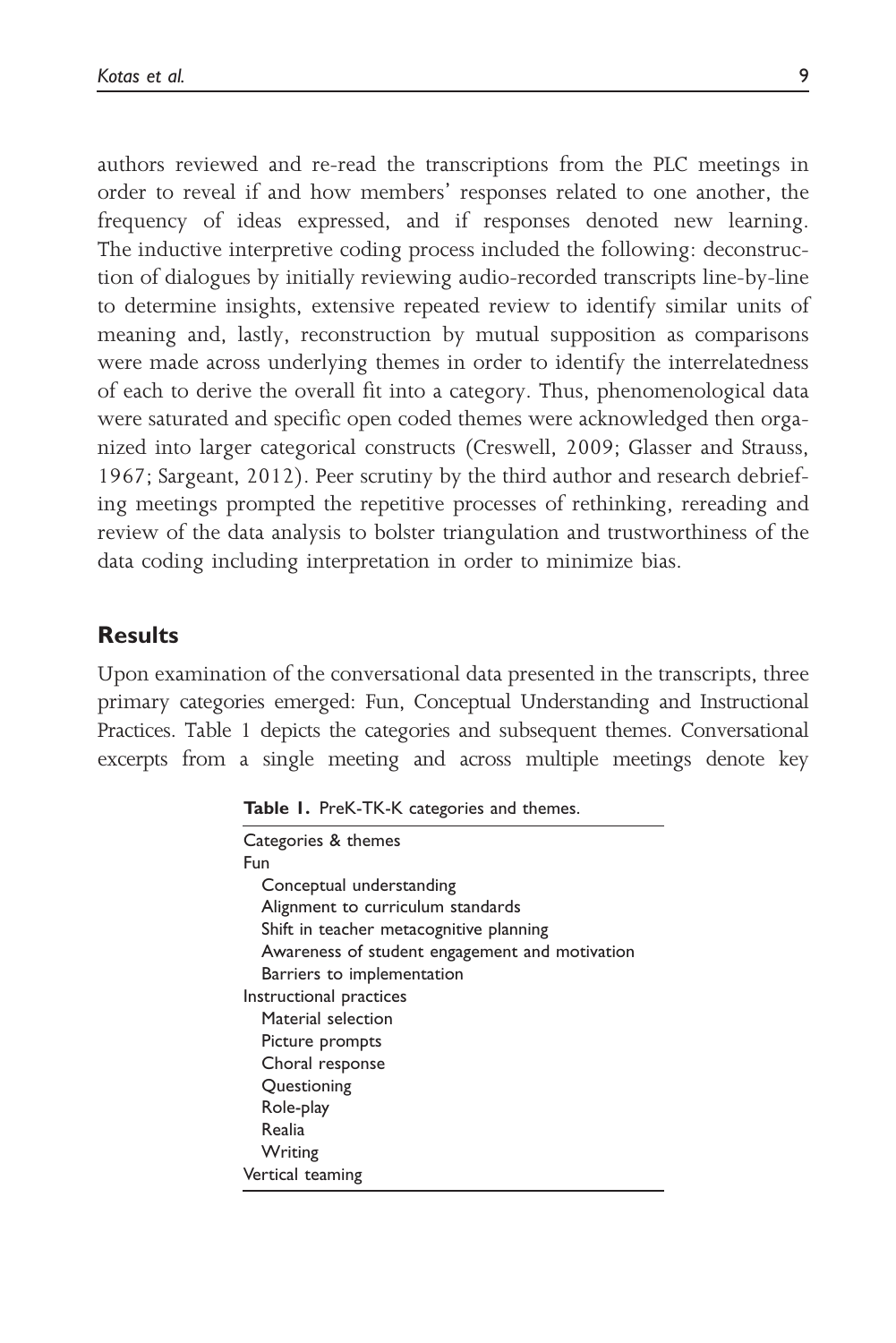perceptions expressed by the educators during enquiry discussions about interactive reading.

#### **Categories**

Fun. The primary category identified concepts expressed by the educators about making interactive reading fun for early learners. Data indicated various ways in which the educators identified, described and challenged prior ideas then incorporated aspects of fun into their teaching. The data show how educators thought differently about ways to make interactive reading enjoyable for students.

During the PLC meetings, the principal opened with an enquiry about what teachers could do to get young students engaged in reading. The educators had the opportunity to listen, share and learn different perspectives as well as to reflect on actual practice in the classrooms. Given the diverse group of educators, each member brought a unique view to the enquiry discussions, including varied interpretations that spurred cognitive dissonance and new learning. Some described fun by what they observed in the children's physical appearance such as smiles while others discussed representation by verbal responses such as giggles, laughter and excited vocal prosody or a verbal request for repetition of a preferred book or activity. Some even initially questioned why fun would matter for interactive reading. While participation in the PLC provided an opportunity for educators to build a common understanding around the concept of fun, as a group, the educators also reshaped their personal perspective on the topic.

The data provides examples of how a transitional-kindergarten teacher's ideas shifted for thinking about fun over the course of two years. In year 1, she responded to the principal's question, "What's joyful about interactive reading?" by saying: "If it's a good book, they like it well enough to browse through it at breakfast time" (Transitional-Kindergarten Teacher, PLC 3). This teacher's response suggests that the child initiated the construct of fun by choosing to review a favourite book rather than the teacher considering fun as part of her teaching responsibility.

In the 2nd year of the project, a kindergarten teacher challenged the PLC members to apply the construct of fun during interactive read-alouds:

<sup>&</sup>quot;So if we take these actions: select fun books, invite movements, think about jobs for kids to do, rereading, what would happen do you think? What would we see with kids? Kids would become more invested" (Kindergarten Teacher, PLC 7).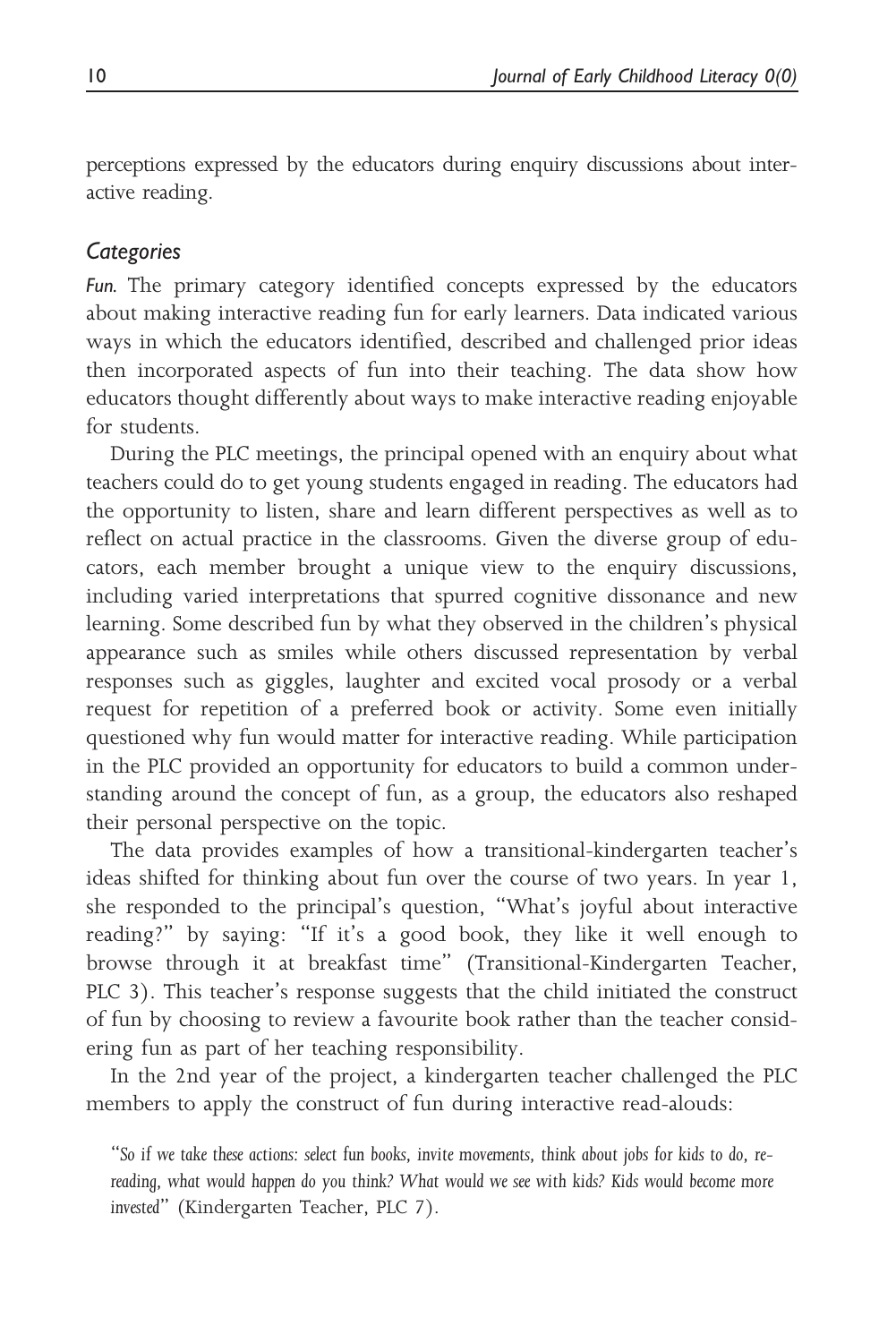Following these suggestions, at the next meeting, the transitional-kindergarten teacher from year one began to express views on how to incorporate fun by changing the classroom environment and using preferred activities for young learners:

"We're so used to that traditional teaching, you're a group in front of me, it's okay to have some next to you, some behind you some in front and that just felt so fun. I thought that it really lent itself for authentic listening because there was this and there was that and no one could really hide 'cause they were so busy doing things." (Transitional-Kindergarten Teacher, PLC 8)

The enquiry process provided an opportunity for teachers to study their own practices and gain new ideas from peers working with different aged students. Moreover, PLC members held multiple conversations focused on ensuring interactive reading included modifications for students with special needs by making reading more concrete. The SLP provided additional insights for using tactile cues to add fun into play for preschoolers with communication impairments during interactive reading:

"It's good for them to learn pretend play and talk about the book. And they are all having fun with that and they would touch their head and be like "Oh, idea" and they all will touch their head and talk about that to give the basics of that [action]." (Speech- Language Pathologist, PLC 10)

By the 11th PLC, the transitional-kindergarten teacher who originally expressed a singular view of fun showed expansion in her own perception of what fun might look like during interactive reading by stating:

"I thought this was kind of exciting, you know there is some value in letting kids choose their learning...One girl said beginning, middle and end. The others were like no, too academic, so then they chose to draw on cards or paper." (Transitional-Kindergarten Teacher, PLC 11)

The data highlight how the PLC team emphasized the pleasure of reading while also addressing learning. Teachers developed various ideas of fun and then actualized them based on their own understanding, comfort level, skill, and academic focus per interactive reading lesson.

# Conceptual understanding

The second category that emerged related to a cognitive-mental shift in conceptual understanding. Given the diversity of experience, current job specification, and past experiences, educators came into the PLC with a differentiated understanding of interactive reading theory and instructional practice. At the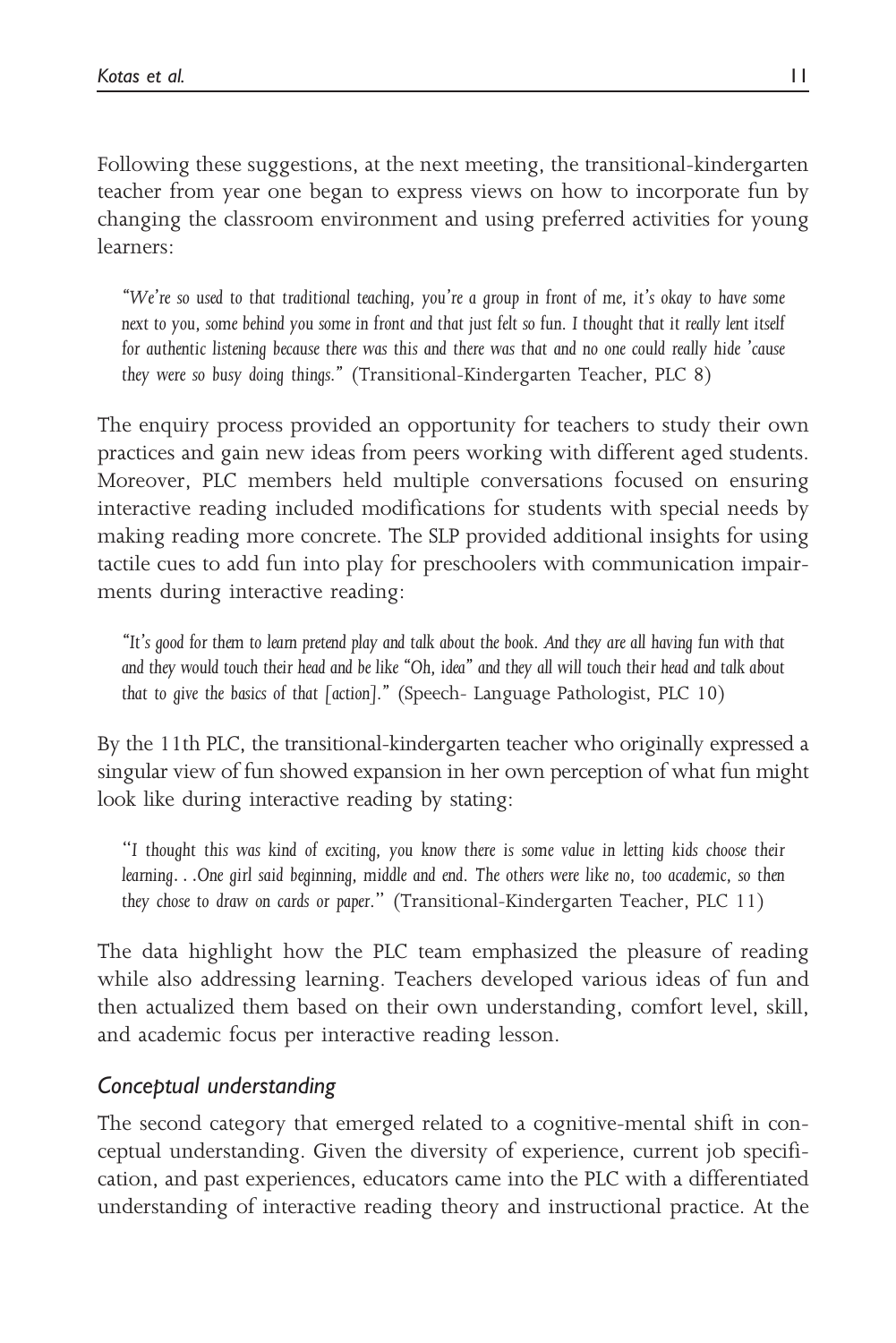beginning, some educators equated interactive reading with simple storytime, where the educator read stories aloud to students with no or little intentional planning around learning goals. Other educators understood interactive reading as a method for reading whole stories in their entirety over a series of days concluding with follow-up comprehension questions, while others saw interactive reading as a marriage of the above understandings as well as opportunities to build language and critical thinking in meaningful ways. Throughout this project, educators began changing their conceptual understanding, focusing on the joy children find when engaged in interactive reading. The conceptual understanding category represents the transformative ideas observed in the educators' new learning and reflection during this time. Separate themes were identified within this category, including, alignment to curriculum standards, shifts in teacher metacognitive planning, awareness of student engagement and motivation, as well as barriers to implementation.

### Alignment to curriculum standards

ABC elementary adopted state curriculum standards that provide instructional rigour in order for all children to reach their academic potential (California Department of Education, 2019). For preschoolers, the Desired Results Developmental Profile (DRDP) is used as a formative assessment tool to inform instruction and programme standards (DRDP, 2015). For transitional-kindergarten and above, the Common Core Standards inform the curriculum utilized across grades (California Department of Education, 2019). Alignment of interactive readaloud work with grade level standards was evidenced throughout the PLC discussions as demonstrated in the excerpt below:

"And it's interesting to see the DRDP, what it calls out and the foundational skills and how they compliment or align with the standards because often there's a dip. So how do we bring up the rigour of the DRDP which still needs to be developmentally appropriate because they're three and four? But really preparing kids as they come into TK and Kinder. It's really important." (Principal, PLC 12)

Moreover, conversations extended to include children with disabilities and how educators could differentiate lessons to work within a child's zone of proximal learning while also addressing the goals of the standards as noted in the example below:

"Looking at standards and how we build vocabulary for our kids with language impairments in classrooms also affects everybody. The idea is that you can use these writing skills from preschool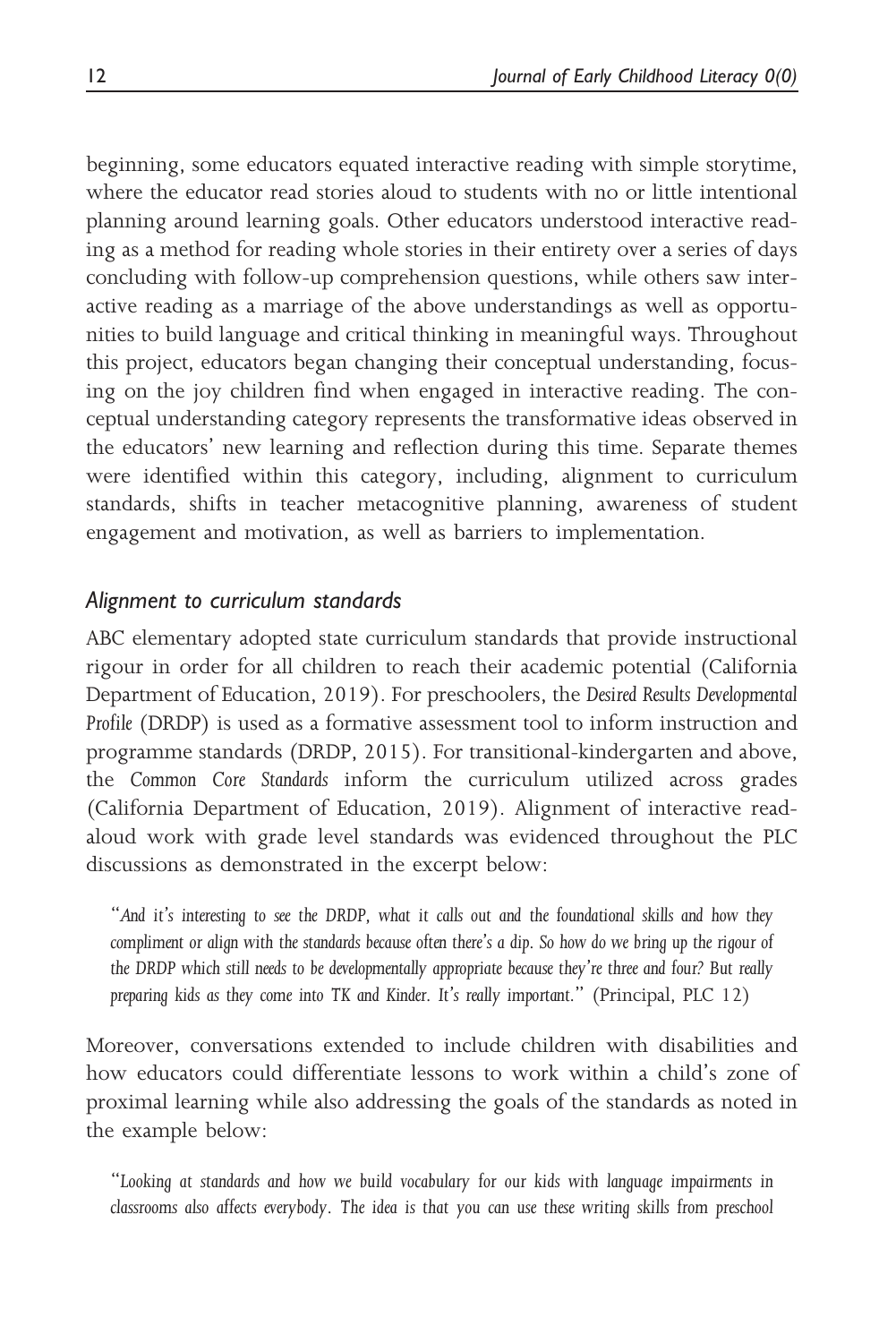through to high school and the kids take ownership and understand when you talk about stories." (Speech-Language Pathologist, PLC 8)

The vertical structure of the PLC provided a space for professionals to examine educational standards, explain how they might perceive the integration of standards with different student populations and extend the learning to educators of other grades and specializations. It further encouraged educators to engage in cognitive flexibility by suspending their own beliefs to consider ideas from other grades and disciplines.

## Shift in teacher metacognitive planning

Given the nature of the differences inherent in each member of the PLC team, there were many opportunities for all members to alter their own decisionmaking because they had a renewed understanding of best practices and connection to the standards. Educators reflected on the art of teaching, which required thoughtful enquiry into learning needs based on the children's age, how to scaffold a lesson incorporating children's experiences and how to plan a lesson in ways that addresses curriculum requirements while motivating students. For example, what does comprehension look like in PreK and across the continuum? The data revealed educators challenged their own perceptions due to shared understandings of common requirements, comparison of teaching strategies across the grades, seeing success in others and overcoming self-doubt to try new pedagogy. Throughout meetings, insights about how children learned relative to their age and experiences began to transform, specifically how and why educators planned lessons in the chosen format along with how lessons could be organized differently for children, as shown below:

"I responded in a more planning sense. It forces me, the teacher, to rethink the book and its possibilities. I often might go towards something like fluency or something that's right in your face so I stretched critically too, to think about that. But then the challenges, if I'm doing that, is it appropriate for my learner, so it goes back to scaffolding, so if it's so far outside of their zone of proximal development, I have to rethink that too, you know? I think it's a hard balance." (Kindergarten Teacher, PLC 5)

In that same discussion about planning, a different teacher developed an understanding of how to differentiate and/or modify whole-class lessons with respect to the needs of all learners. Conversations encouraged members to agree, disagree and examine their own beliefs to consider new information.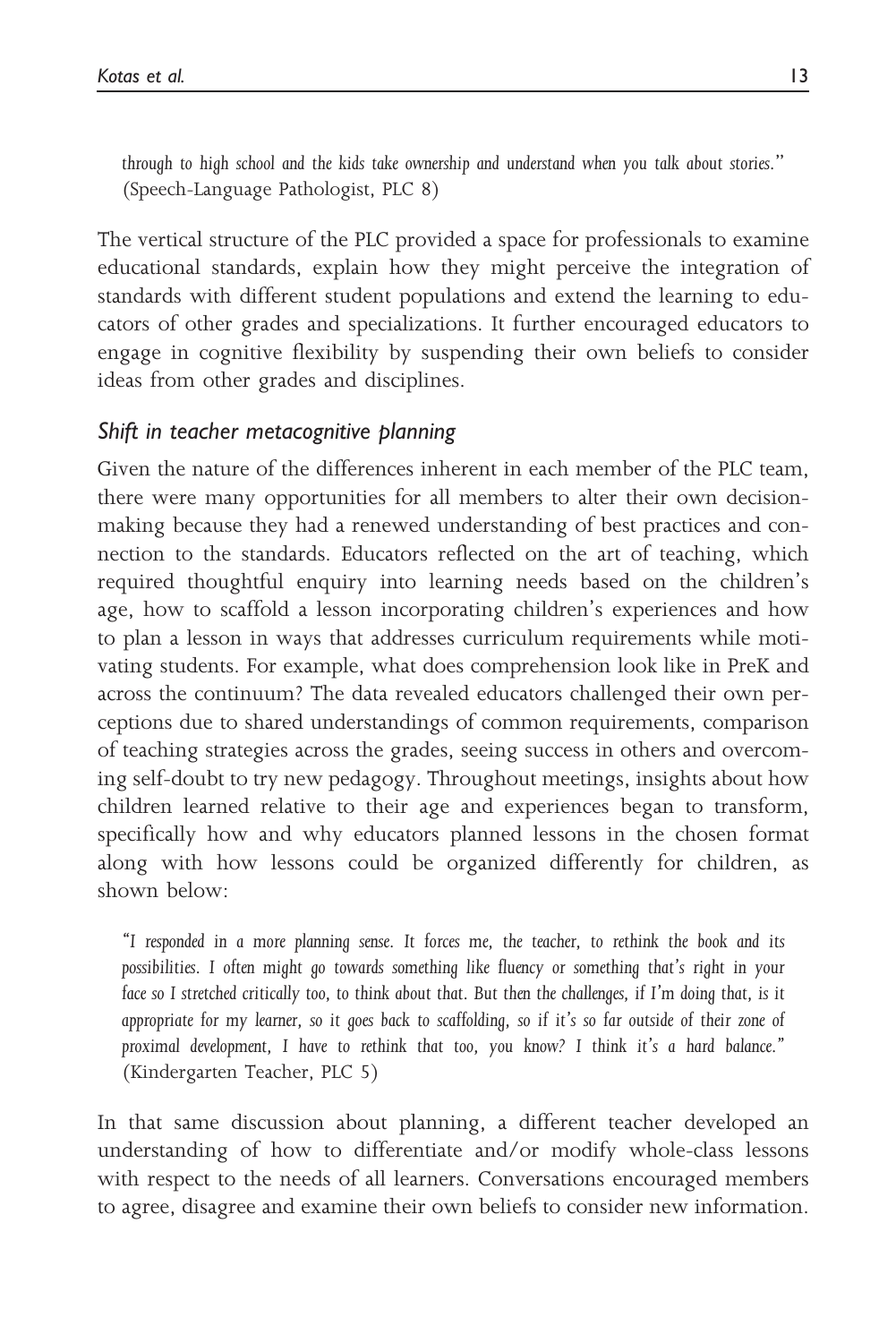Educators began to alter their way of thinking about differentiation by providing additional time on one section of the text, allowing for increased repetition of re-reads, and often attempting a different physical configuration of the room to provide space for interactive activities, as noted below:

"Another thing I added was permission to slow down. I mean that's a big one. Often I see a lot of rushing and rushing and this actually gave permission to slow down and really do that focused teaching for differentiated learning and it's okay for us to use one material in many different forms instead of using many different materials to reach all the goals." (Transitional-Kindergarten Teacher, PLC 5)

On further reflection, the kindergarten teacher responded by sharing her mental shift regarding interactive reading:

"Anyways I was thinking it stretched ourselves in terms of what else can I do with this book? What else can I do with this book? Because often I say, okay we're working on cause and effect or we're working on compare and contrast or we're working on beginning, middle, end. So focusing and staying committed with that book forced us to think more critically about the book, that perhaps we wouldn't have got there because we would have been onto the next [book]." (Kindergarten Teacher, PLC 5)

Throughout the meetings, PLC members demonstrated an evolving focus from a macro view to a micro view of skills and how to use texts differently to highlight a particular skill or detail during interactive reading. In the excerpts above, educators began to question their prior beliefs and consider new views about interactive reading.

### Awareness of student engagement and motivation

Educators consistently shared that PreK-TK-K learners were enthusiastic about interactive readings. These literacy activities became favourite times for the students as they increased their participation when a teacher assigned reading roles to the children:

"I love the kids' involvement. I think it really made them interested and they were all really paying attention because they had that responsibility to read different parts." (Kindergarten Teacher, PLC 5)

Moreover, the resource teacher who worked alongside PreK-TK-K teachers also observed that students who previously were less engaged began to request additional readings of the same book as they gained confidence and joy from the interactive reading activities: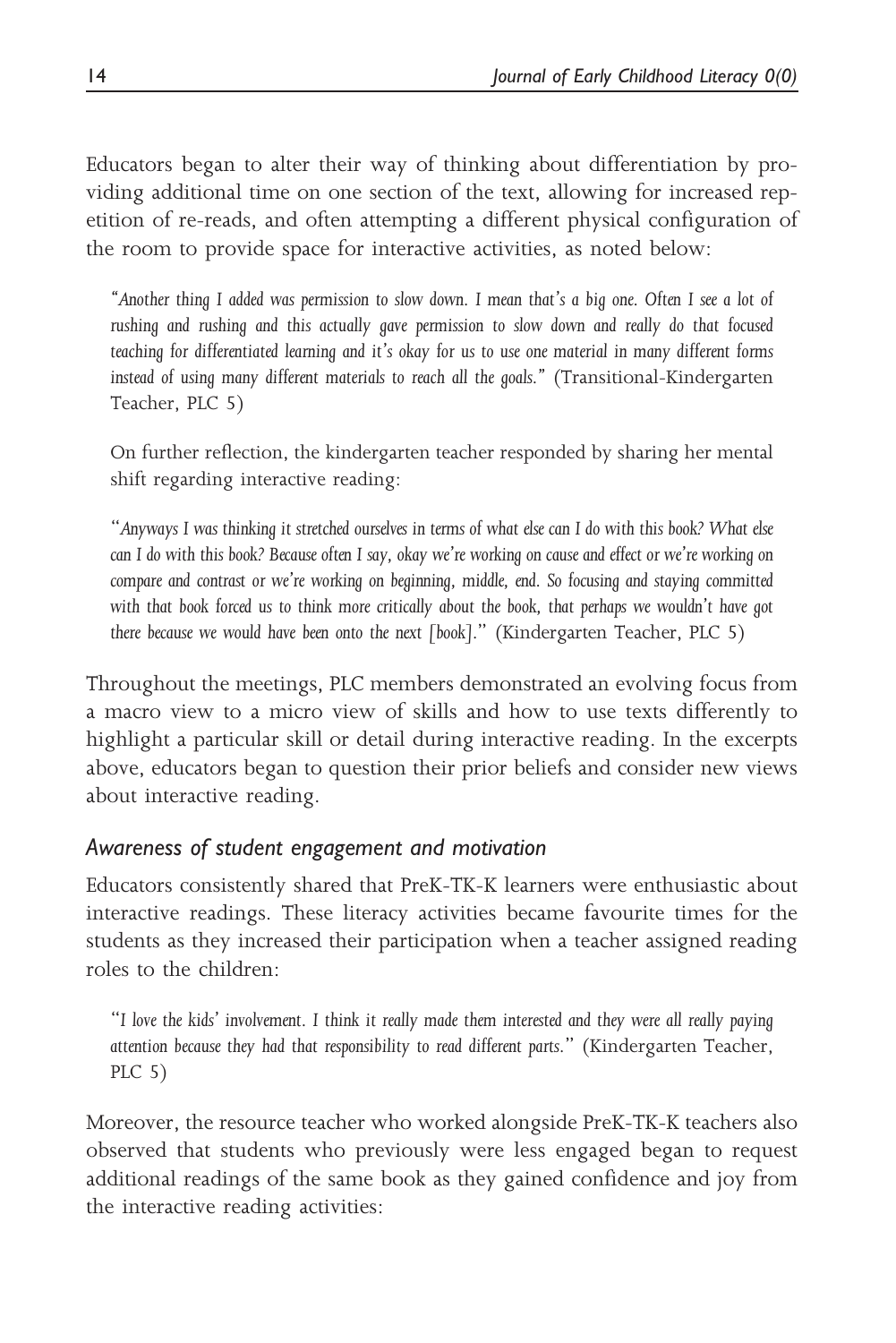"Even get to the point where they practise it a few times and you videotape them so they can watch themselves. If that's so motivating for them too, then they'll want to read it again and hear it again .... They were so excited to show what they knew and like I said, they were very confident like yeah, I can do this." (Resource Teacher, PLC 12).

Given the exploratory nature of the PLC to bring together a diverse group of PreK-TK-K educators, the educators co-created a trusting environment that not only afforded them chances to try new pedagogy but also sparked motivation for themselves and students.

### Barriers to implementation

Despite the positive benefits educators gained during participation in the vertical PLC, barriers also existed for the project, as demonstrated below:

"As teachers we have to make decisions because this work should not be an interruption, but how do you fit it in so that it's seamless and not an interruption. I understand that logistically, because we're reading other things in our classrooms." (Principal, PLC 10)

In response, the kindergarten teacher expressed her reservations for the interactive reading lessons:

"Sometimes I think that's too much time. I need that to...it's too much time to prep. It's worth it, I guess." (Kindergarten Teacher, PLC 10)

Throughout the project, two educators expressed difficulty with prioritizing planning related to interactive reading. While they read the expected literature and engaged in conversations, progression of their conceptual understanding and implementation of practices were noticeably slower in contrast to other group members.

Educator statements relating to meta-cognitive shifts in planning were the second most frequent category identified. The preschool teacher's words summarize her thoughts, saying "We discussed it as a learning experience. It gives us a view of what we can do, what we do not have to do and to incorporate what we feel is appropriate." (Preschool Teacher, PLC 9)

Throughout the meetings, as PLC members deliberated, their insights about how children learned relative to their age and experiences continued to transform.

#### Instructional practices

The third category related to instructional practices and represents the actual strategies including differentiated ways in which teachers engaged early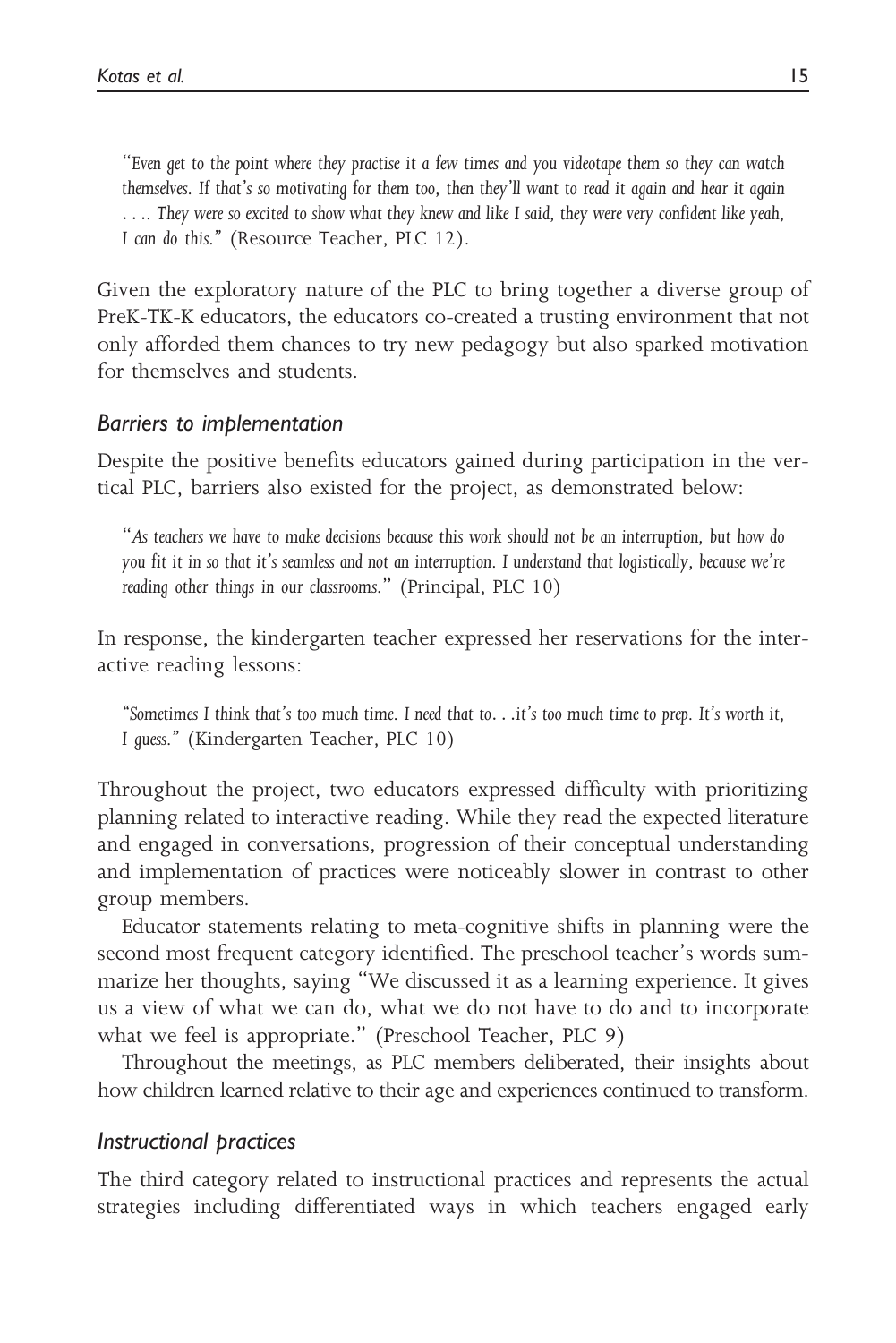learners. Over the course of the PLC, a shared understanding was developed and common language began to be used when discussing interactive reading approaches across the PreK-TK-K continuum. This exemplified how the use of collaborative enquiry provided opportunities for educators to deliberate pedagogy and practices.

Educator participation in divergent conversations supported the extension of their applied knowledge to interactive reading. Seven different themes emerged in this category: Material Selection, Picture Prompts, Questioning, Choral Response, Role-Play, Realia and Writing.

#### Material selection

Texts are a powerful instructional platform for providing students with opportunities to relate personal experiences to the cultural, societal and academic concepts for which they can develop and better understand via interactive readings. Educators thoughtfully considered qualitative indicators like text complexity when selecting books. In particular, learners connected text-to-self, text-to-world and text-to-text. The teachers showed how the authors used particular words or writing styles to highlight an important detail for the reader, as noted below:

"And they had all CAPS for some of the words...we figured out that the author shows emotion through words because the words can either be big or the words are italics, showing the emphasis." (Kindergarten Teacher, PLC 4)

Additionally, text selections were made in order for books to resonate with students across each grade level and their real-life experiences. During the 6th PLC, the transitional-kindergarten teacher remarked about her learning on text selection by stating:

"I think it lends itself to differentiated instruction. We've seen that across grade levels but also within one classroom across reading levels. You could focus on different aspects depending on the kids." (Transitional-Kindergarten Teacher, PLC 6)

#### Picture prompts, questioning and choral response

In the 4th PLC, the team reviewed video clips of each educator utilizing the same book to examine instructional practices. The principal summarized the instructional practices discussed for early learners: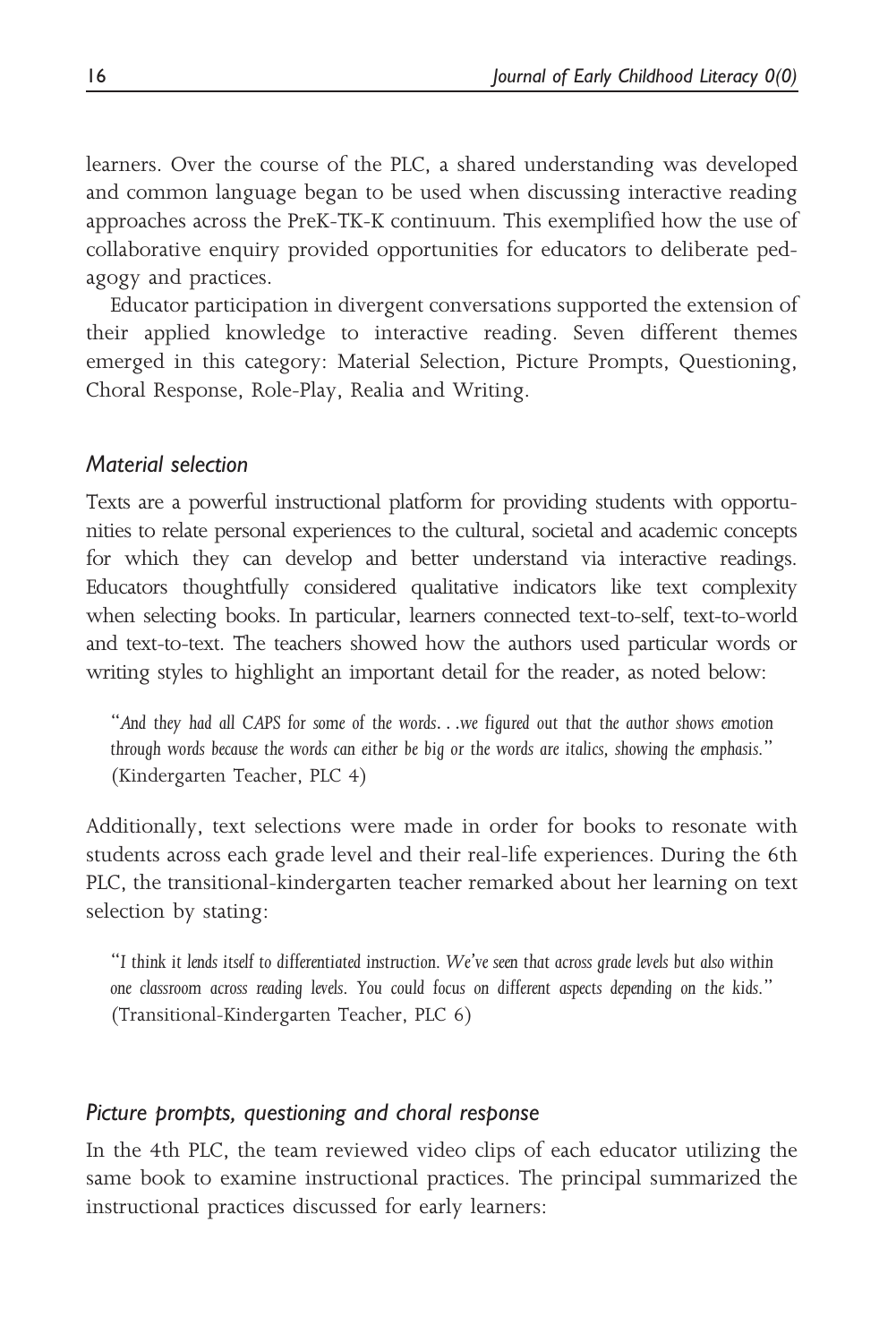"We talked about the idea of tone. [The transitional-kindergarten teacher] did it concretely by charting it the way the author did. The kindergarten teacher did it by acting it out and asking questions." (Principal, PLC 4)

Then the preschool teacher responded by adding how she might modify her practice by asking children to draw pictures representing that author's tone, "you give them a line from the story to draw a picture that matches the tone" (Preschool Teacher PLC 4). Alternatively, the SLP discussed that repetition of the same words also represents tone, especially with preschoolers who exhibit communication difficulties as they repeat the same word over and over to express their emotion and by using group choral response when reading, both highly verbal and less verbal children participated together. Therefore, while educators used the same book they each focused on different aspects relative to their learners and these conversations stimulated different ideas for what they themselves may consider using in their future lessons.

# Role-Play

The idea of role-playing was a new teaching practice for some of the educators. They often expressed concerns with how to manage classroom behaviours, encourage whole class participation and monitor comprehension during roleplay. During a meeting where educators used collaborative enquiry to compare techniques, a kindergarten teacher responded by saying:

"Oh, I had so many ideas after our last meeting and I just never got around to them yet. I read the book to the kids. I asked some of the questions that we had come up with talking about some of the facial expressions and the body movements. But I really want to act it out." (Kindergarten Teacher, PLC 9)

The above statement supports the notion that with supported reflective thinking, this educator began to change her opinion about using role-play activities during interactive reading. She displayed excitement about executing a new interactive reading practice in her classroom. It was evident from the PLC discussions that the educators incorporated more role-play activities during their lessons. This technique became a valued instructional practice as it invited different opportunities for all PreK-TK-K students; those with and without disabilities, diverse learners, less skilled readers and those who preferred and benefitted from a kinesthetic approach, as noted here: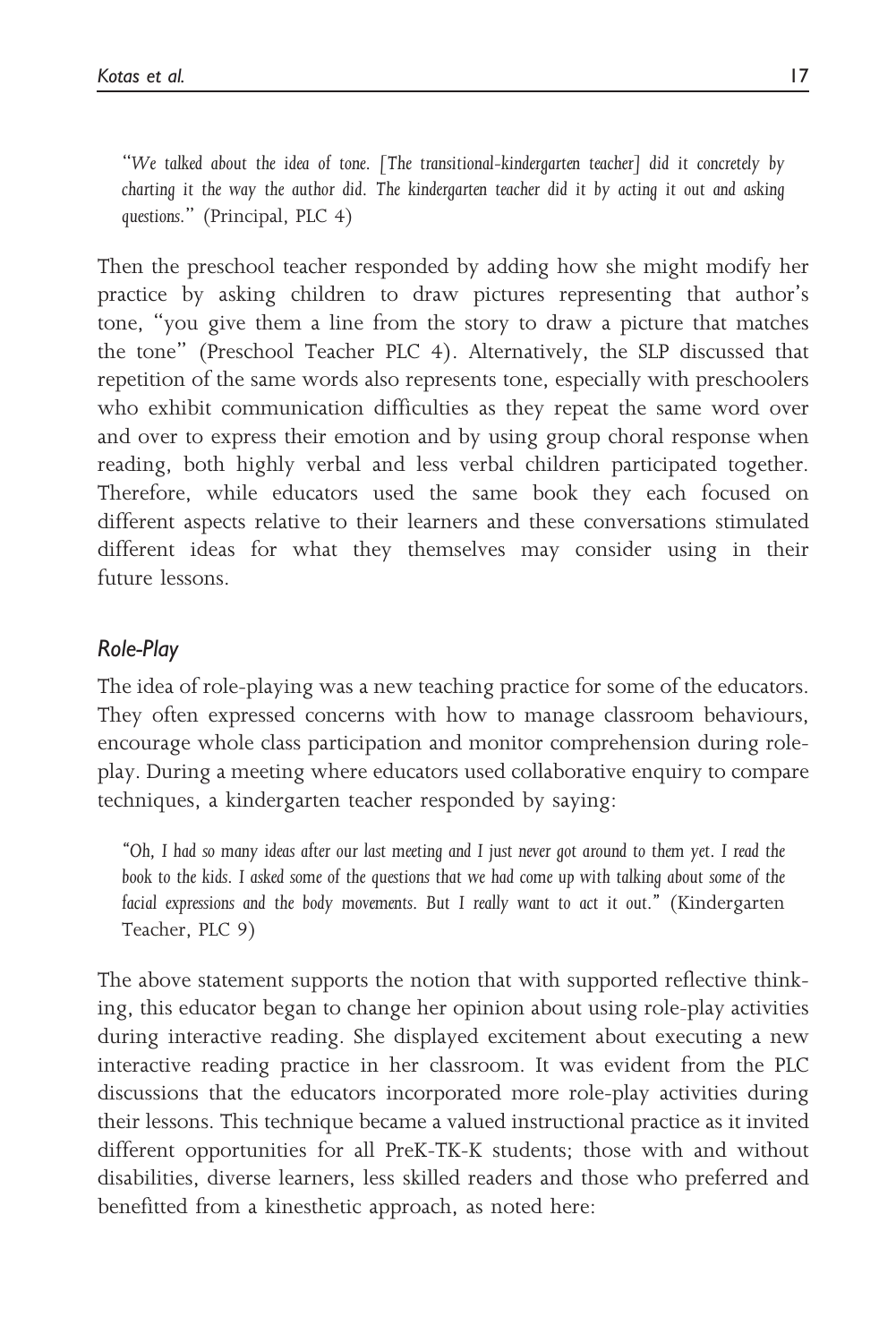"We're gonna look at emotions according to the character and then hopefully I'll do a skit with them. Get them used to it and I have somebody who wants to be Viola Swamp, somebody who wants to be Miss Nelson. We can do this... get the wig and everything going, so that's what we're heading towards." (Preschool Teacher, PLC 10)

## Realia

The use of real objects was another instructional practice discussed by the PLC. Many young children learn by touching and exploring while listening. During the final meeting, the educators specifically reflected on their use of realia within their interactive reading lessons as demonstrated by the SLP substituting different items as exemplified:

"So I found a funky little fish bowl and two really funny fish. They were very odd. Diego was my scuba diver and some random tree was my plant. It teaches them imagination and creativity. It's not always an exact match to what's in the book but they get the idea of it." (Speech-Language Pathologist, PLC 12)

While tangible objects are frequently used in preschool, it was also found to be, beneficial for older students, too. Following a classroom observation, the university researcher acknowledged the alignment of practice across PreK-TK-K grades:

"So [the preschool teacher] had a big string that was the fishbowl. All the kids were holding their picture and when it was their turn, they went into the fishbowl. It was so clever. I was thinking that when these kids get to Kindergarten, and [the teacher] is talking about setting, they are already going to have that background knowledge." (University Researcher, PLC 12)

Over the two years, all teachers began to incorporate realia into their interactive reading lessons as they found benefits for emergent readers, diverse learners as well as for students receiving special education services. They better understood the effect of teaching and how students could build on their knowledge when articulating across grades.

# Writing

Some teachers asked students to draw pictures to illustrate a key part of the book, while others requested that the students write sentences to denote the flow of the story. For example, educators also co-created charts with learners by focusing on text pieces to emphasize specific ideas found within text to build a bigger meaning concept, as shown below: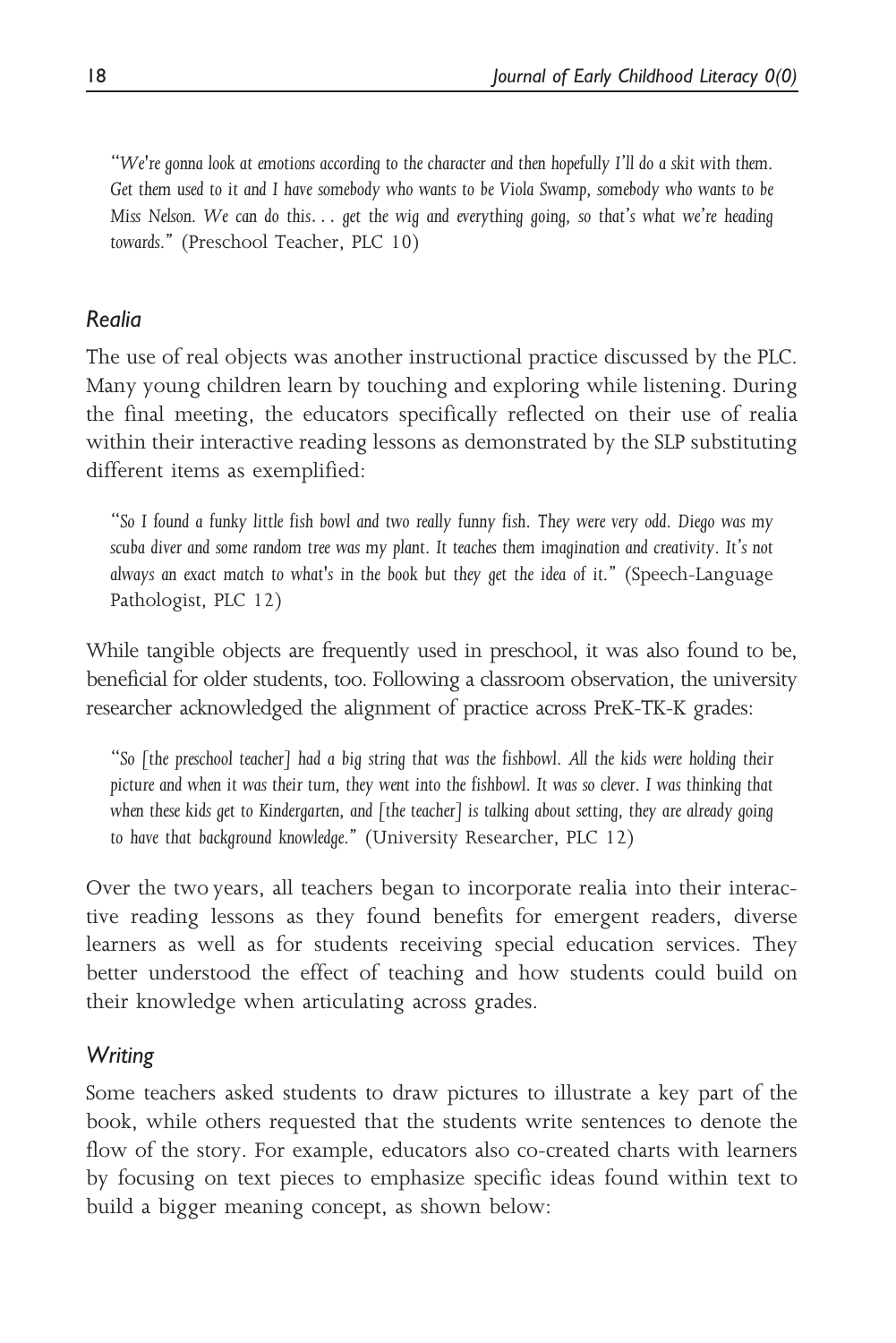"...I made a chart and I basically broke it down into just two ways either through the pictures or the words as we talk about it." (Preschool Teacher, PLC 4).

Another teacher used charts to organize related ideas within the story or further develop linguistic aspects:

"We just started a book by giving them a blank picture and showed them how to draw a goldfish and said the setting is a bowl, the goldfish is our main character. Let's see how it changes... It was really fun. I want to do more with it. It would be really cool too to help them with transitions because the kids are getting better at writing." (Kindergarten Teacher, PLC 11)

The educators had many opportunities to share their beliefs related to instructional practices and extend or challenge their own ideas. They further engaged in conversation and provided one another feedback about their application within the classroom.

#### Vertical teaming

Lastly, the data revealed that the vertical teaming paradigm among the diverse professionals, in conjunction with collaborative enquiry, prompted divergent reflection for the members. This model formed a unique opportunity for educators to pose questions, engage in disparate conversations and compare ideas, including developmental expectations across grades, thereby influencing their own knowledge and application of practice.

Review of the data showed that traditional instructional practices were more often discussed in year, 1 while the educators changed to discuss more creative practices in year 2. In year 1, following demonstrations by the SLP and university researcher, the transitional-kindergarten teacher asked, "Gosh, how do they come up with those ideas" (PLC 6)? Thus, having different grade teachers as well as content experts participate in the PLC increased the diversity of ideas shared across educators. In the second year at the last meeting, the preschool teacher summarized her experience in the project by saying "One person can't do it all so having that extra support from my co-teachers was really helpful this year. I think it was one of my best years" (PLC 12). Her comment reflects how she also included the SLP and university researcher as co-teachers along with her peers who helped support her learning. As a result of this project, teachers began to refine their own knowledge and showed shifts in thinking related to the nuances of their instructional practices.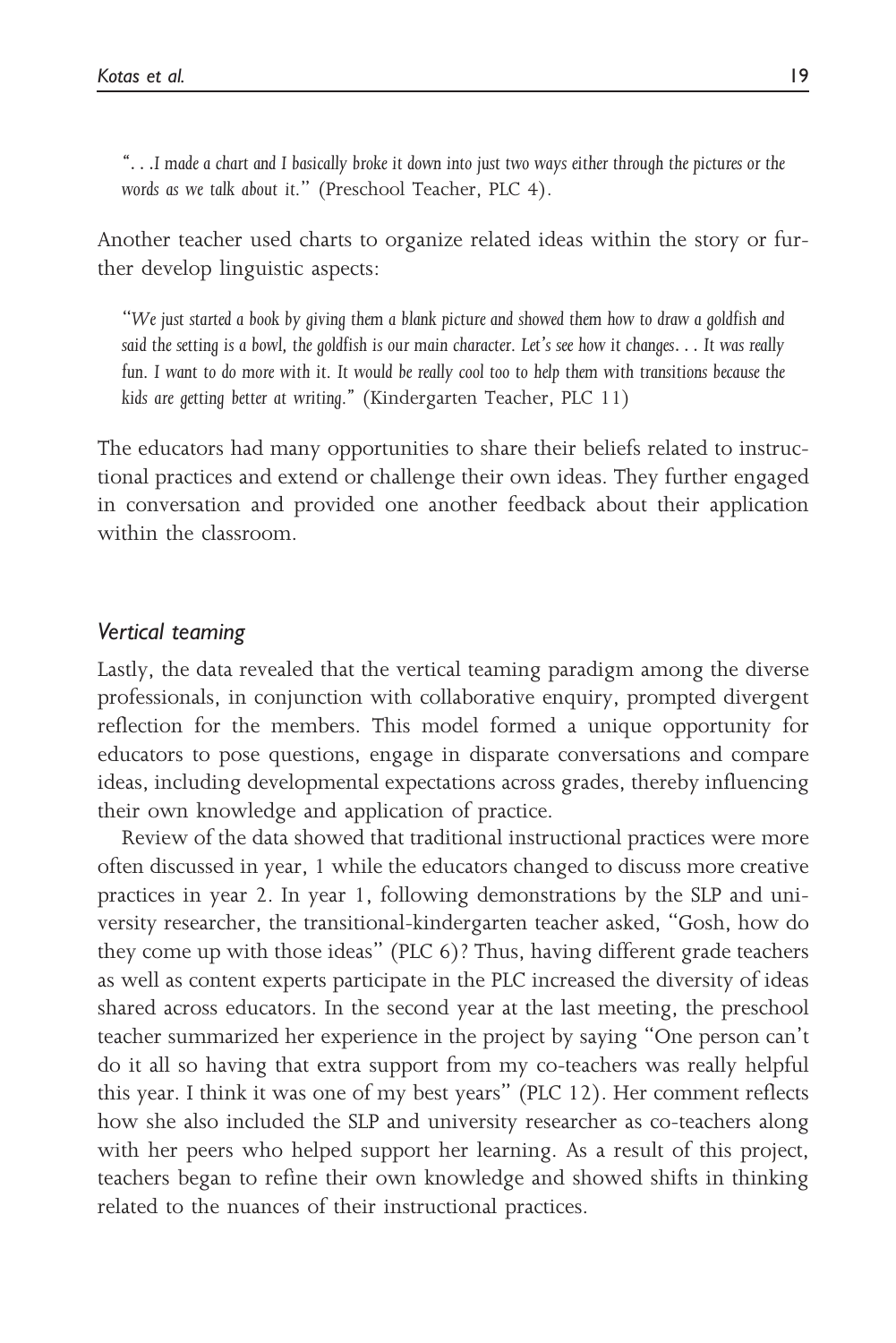#### **Discussion**

This empirical project brought together a diverse group of early learning professionals who shared different knowledge and practice ideas of interactive reading for PreK-TK-K children in the United States. Early learning researchers (Reynolds et al., 2010; Reynolds and Temple, 2008) suggest that PK-K children benefit from vertically aligned instructional practices in the classroom. Moreover, Vescio et al. (2008) found that teachers participating in PLCs yielded a strong focus on student learning. Yet, principals often utilized horizontal PLCs in schools rather than vertical PLCs. Moreover, site SLPs, resource teachers and community experts are not regularly included.

This study suggests that the teachers from different grades as well as community professionals added value to the vertical PLC conversations. They did so by providing new information on child development alignment, challenging the stagnation of a singular view that can happen when teachers focus on only one grade, and offering different instructional models that helped each other to stretch their critical thinking for pedagogy and classroom applications. The collaborative enquiry process supported educators' conceptual shifts as they engaged in higher order thinking, self-reflection and internalized new ideas yielding educational transformations similar to other key research (Vescio et al., 2008; Wegerif, 2017). Yet, the current study also differed due to the inclusion of community professionals. The SLP and university researcher offered content expertise that teachers would not have otherwise received. Furthermore, the external stakeholders benefited from participation in the vertical PLC by gaining a better understanding of diverse classroom expectations per grade, articulation of standards as well as similarities and differences in teaching practices across the PreK-TK-K continuum. Likewise, the PreK-TK-K teachers learned new theoretical constructs from the community professionals as well as refining their understanding of academic requirements and differences that helped them think about what students may need to be successful. Early learning researchers (Reynolds et al., 2010; Reynolds and Temple, 2008) advocate for improved student learning that transcends grade levels to support closing the achievement gap. As was illustrated in this project, it is important for principals to consider divergent views when designing their PLCs.

In this study, educators reflected on their own thinking and learned from one another in order to make interactive reading more fun for children. This project suggests that having fun while reading improves student engagement, motivates children to try new tasks, builds confidence during complex learning and is beneficial for both teachers and students. Students who were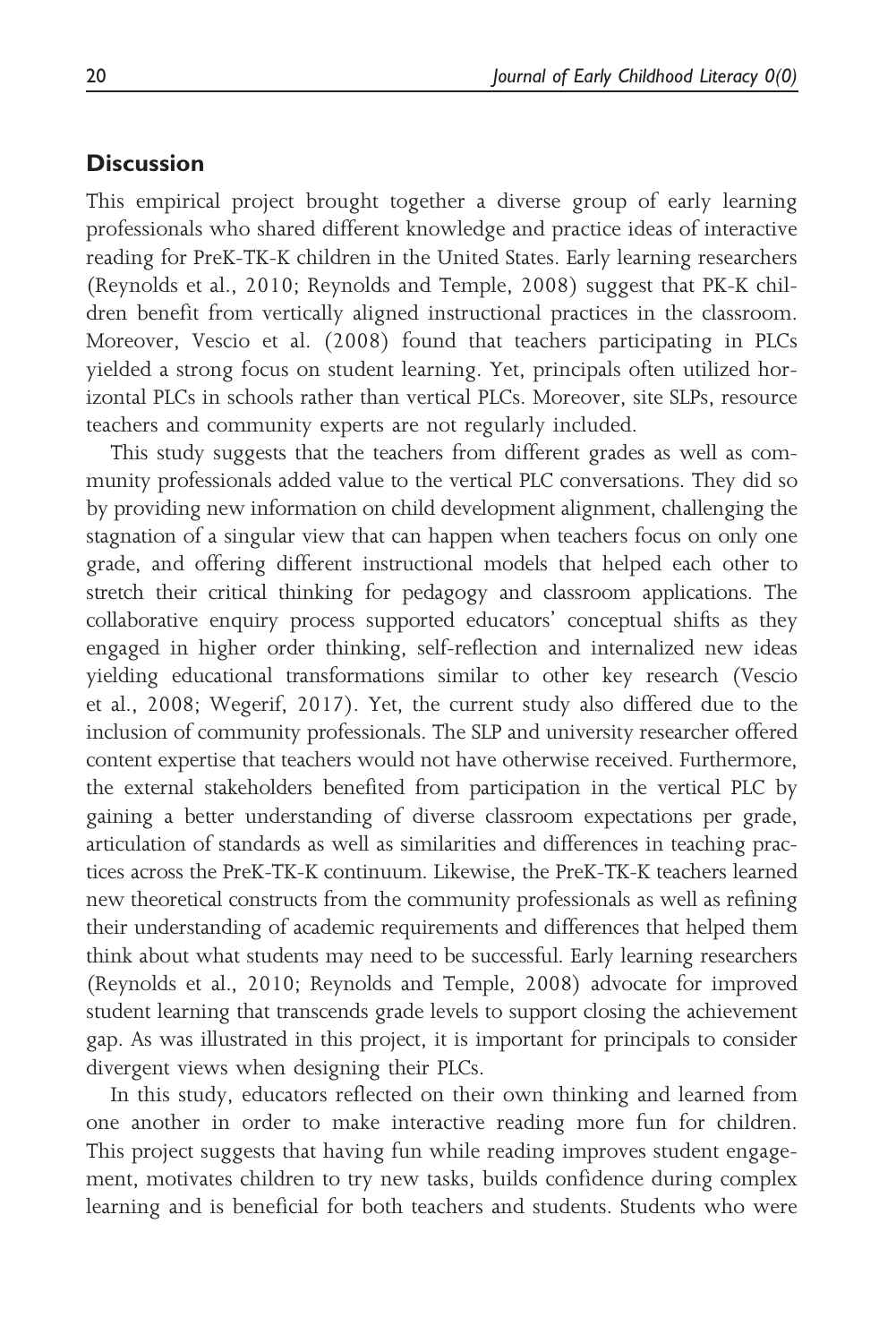having fun were participating more often, requesting repetition of lessons and retaining more details about the stories read, thus suggesting a positive academic outcome as supported by research indicating that more engaged students result in better school performance (Vaszauskas, 2001; Vescio et al., 2008). While explicit academic measures were not collected to correlate with this project, teachers reported they felt the students learned and remembered more about the stories during these interactive reading activities compared to previous lessons. They also stated that listening comprehension and writing improved, specifically in the classroom. It is important for principals to consider guiding educators to incorporate fun into classrooms as it is motivating for both teachers and students as well as supporting positive learning outcomes.

Educational research (Bertand et al., 2006; Flowerday and Schraw, 2000; Fuchs, 2009; Lohfink, 2014) confirms that teacher beliefs about their own abilities directly influence their capacity and have a clear impact in the classroom. Yet, how does one's beliefs change? The second finding of this study, conceptual understanding, refers to shifting one's mental mindset when learning. Evidence of mental processing by way of cognitive tension and revision led to new insights as teachers learned specific content knowledge for reading as well as made comparisons across grade levels. Furthermore, community professionals learned about the application of reading practices in the classroom. This type of collaborative enquiry corresponds to existing literature (Butler and Schnellert, 2012; Vescio et al., 2008; Wegerif, 2017) that notes that when teachers collaborate, converse and compare opinions, they make fundamental shifts in their practice. Due to the distinct knowledge expressed by each member in the vertical PLC, the educators learned from each other and considered new concepts they would not have otherwise been privy to in a same grade PLC. This bi-directional learning was similar to other research on vertical teaming (Bertrand et al., 2006; Gilmer, 2010). Moreover, classroom teachers expressed new understandings of interactive reading. This mental shift parallels the work of Stephens et al. (2011), even though their focus was on literacy coaches rather than PLCs. Importantly, this study contributes to the educational literature by providing support that beliefs can change when educators collaborate, debate, and challenge their own assumptions during collaborative enquiry. Administrators can consider ways to incorporate collaborative enquiry within vertical teams to support teachers' thinking.

Throughout the PLC discussions, data showed how educators discussed aligning standards across PreK-TK-K for best instructional practices. Educators discussed known literacy techniques identified in research such as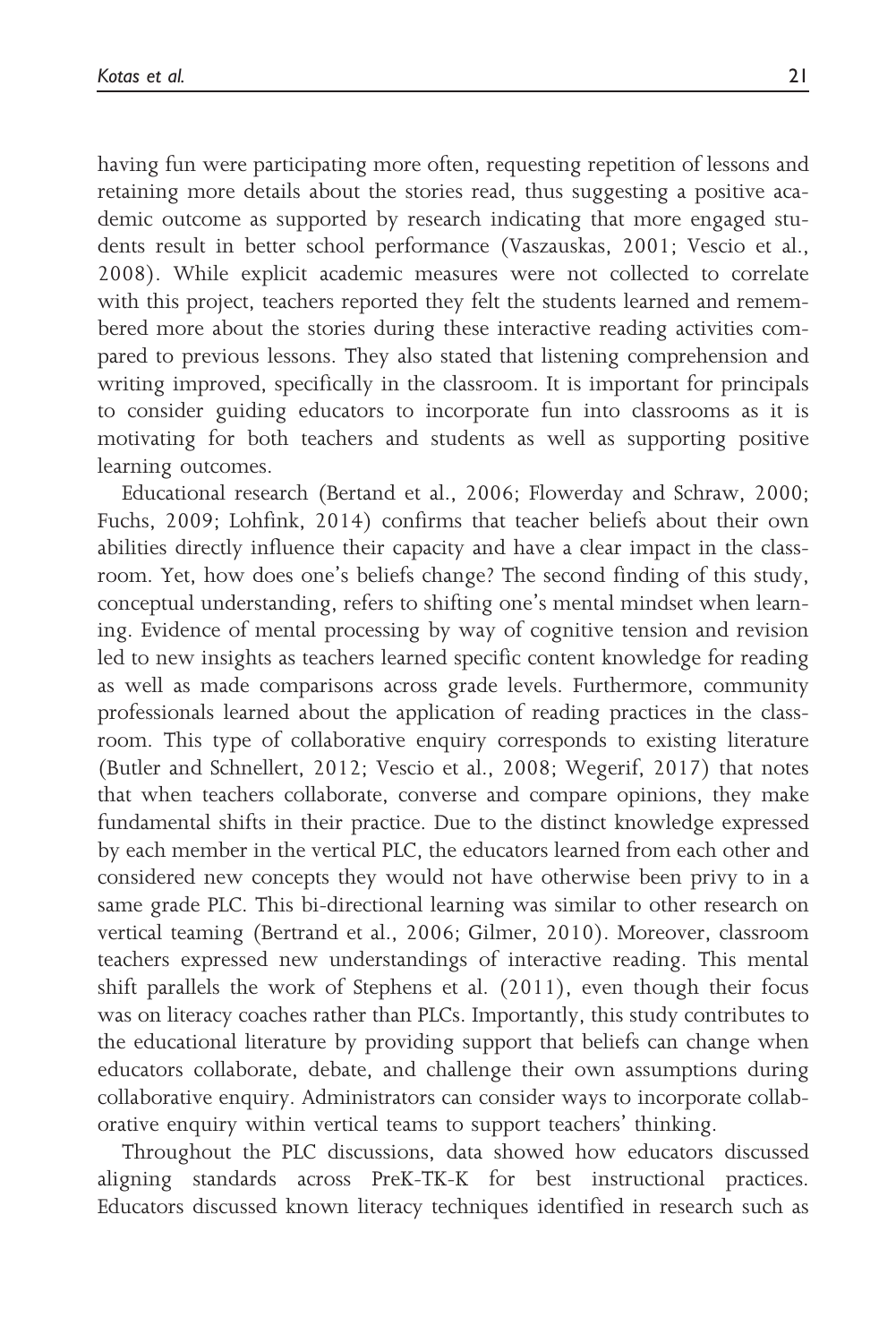text referencing and discussion (Fisher et al., 2004; Lane and Wright, 2007), but also discussed how to modify lessons for various learners and grades. Overall, educators began to take a more artistic approach and exercised freedom to use realia, writing extensions and other props in order to engage young students in more meaningful ways. At times educators both agreed or disagreed, or questioned new ideas. Engaging in challenging conversations is one way in which individuals alter their own understanding. Due to their participation in the vertical PLC, teachers borrowed instructional practices from one another with greater frequency as their learning and confidence was supported through new learning, which correlates with the work of Stephens et al. (2011) and Wegerif (2017).

This project suggests that principals have a rich opportunity to restructure PLCs by using vertical teaming with collaborative enquiry to guide educator knowledge and shift thinking for the inclusion of fun in teaching as well as generating practical ideas for instruction to promote alignment across grades. As principals are taking on more responsibility for PreK-TK-K learners in their state schools, a model such as the one described in this study provides options and value for creating different professional development actions with the aim of encouraging long-term positive outcomes for teachers, students and communities (Reynolds et al., 2010).

### Limitations

The current study included limitations for consideration. The scope of the project was restricted by the geographical location of the ABC school as well as by the inclusion of only one school district. Participation was limited to a select group of PreK-TK-K educators. Caution was taken during data collection and analysis to mitigate potential biases. Due to the heterogeneity of the team, exact duplication is unlikely yet provides an archetype that could lend information for generalization to other teams. In addition, it was unknown if students had prior exposure to any of the books utilized in this project, nor were achievement data included.

### Recommendations

Extensive research has been compiled on the topic of professional learning communities (Hord and Sommers, 2008; Vescio et al., 2008; Waldron and McLeskey, 2010) as well as interactive reading (Elleman and Compton, 2017; Hoggan and Strong, 1994; Jacobs, 2016; Justice et al., 2017; Wadsworth, 2008) denoting positive outcomes for students. Hence, it would be beneficial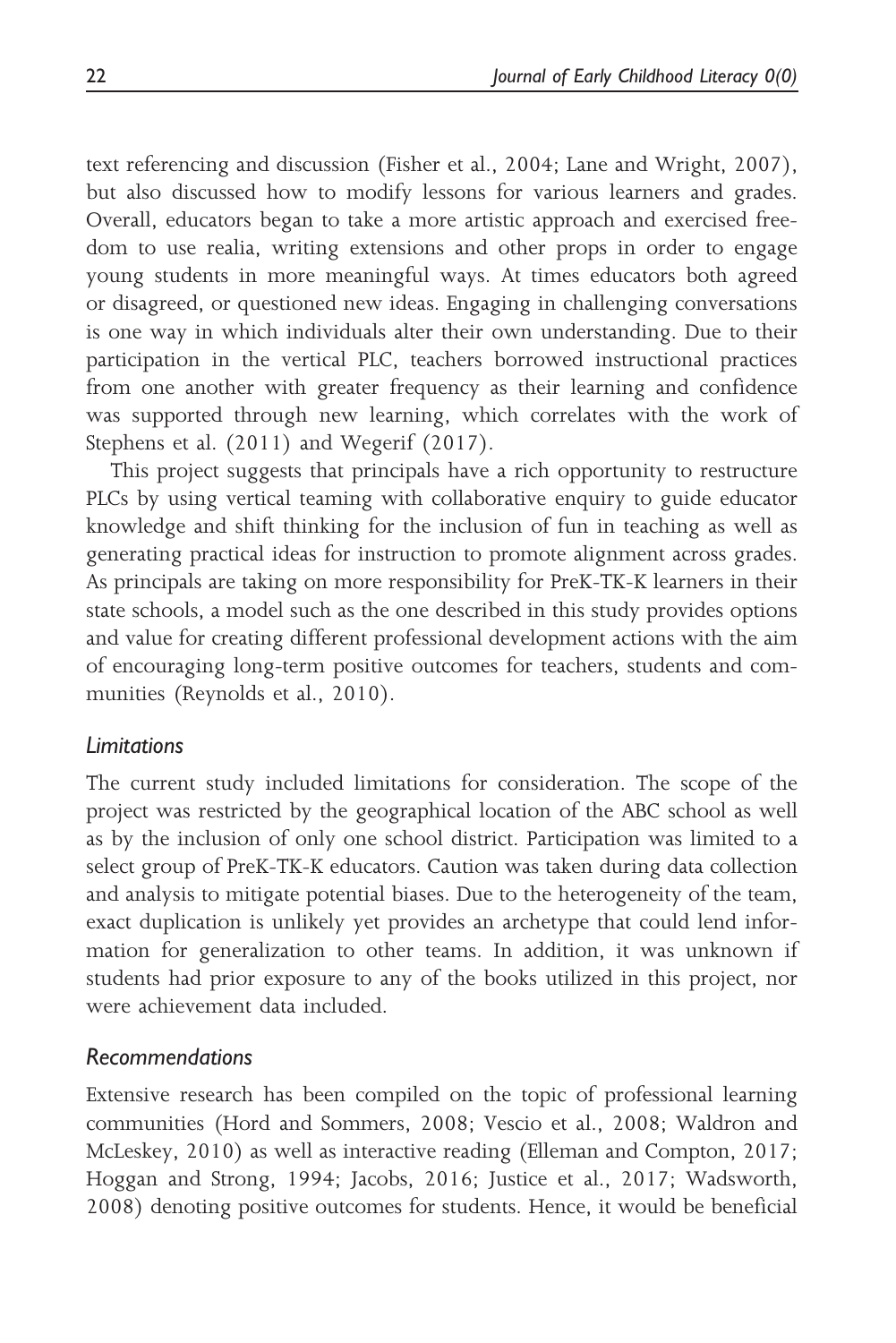to expand the scope of this empirical enquiry across grade levels and across a broader group of educational professionals. A closer examination of the PreK-3 continuum and vertical teaming could well inform educators for meeting the needs of diverse learners as they articulate through elementary grades. In addition, vertical teaming may provide a structure for principals to explore and access community resources, as well as ways to support teachers in their own growth during professional development that may further benefit schools.

Moreover, given the exploratory nature of the current project, it is important to consider a structured format to examine educators' internal states; by using a pre- and post-survey as well as repeated interviews during the process. One may consider a design with a peer coaching model to help ameliorate teachers' conceptual understandings. This would support measuring the impact for educators participating in the learning community, changes to their opinions and any resulting adaptations to their practice. Lastly, further studies which examine the application of specific interactive reading techniques with corresponding student achievement outcomes is warranted in order to inform broader effective practice.

#### Glossary of terminology

Collaborative Enquiry: A process in which a group of teachers intentionally explore new ideas and examine current practice related to learning (Butler and Schnellert, 2012).

Educators: Education professionals including administrators, teachers and specialized services providers who work in state schools (U.S. Department of Education, 2020).

Interactive Reading: A teaching technique that promotes child interest and engagement while teachers highlight different literacy components (Fisher et al., 2004).

Title 1 School: A state school in the United States that receives additional federal funds to support programmes due to a high enrollment of low-income children (U.S. Department of Education, 2020).

Vertical Teaming: A group of teachers from different grades and specialized professionals meeting with a common purpose to exchange ideas and improve student performance (Gilmer, 2010).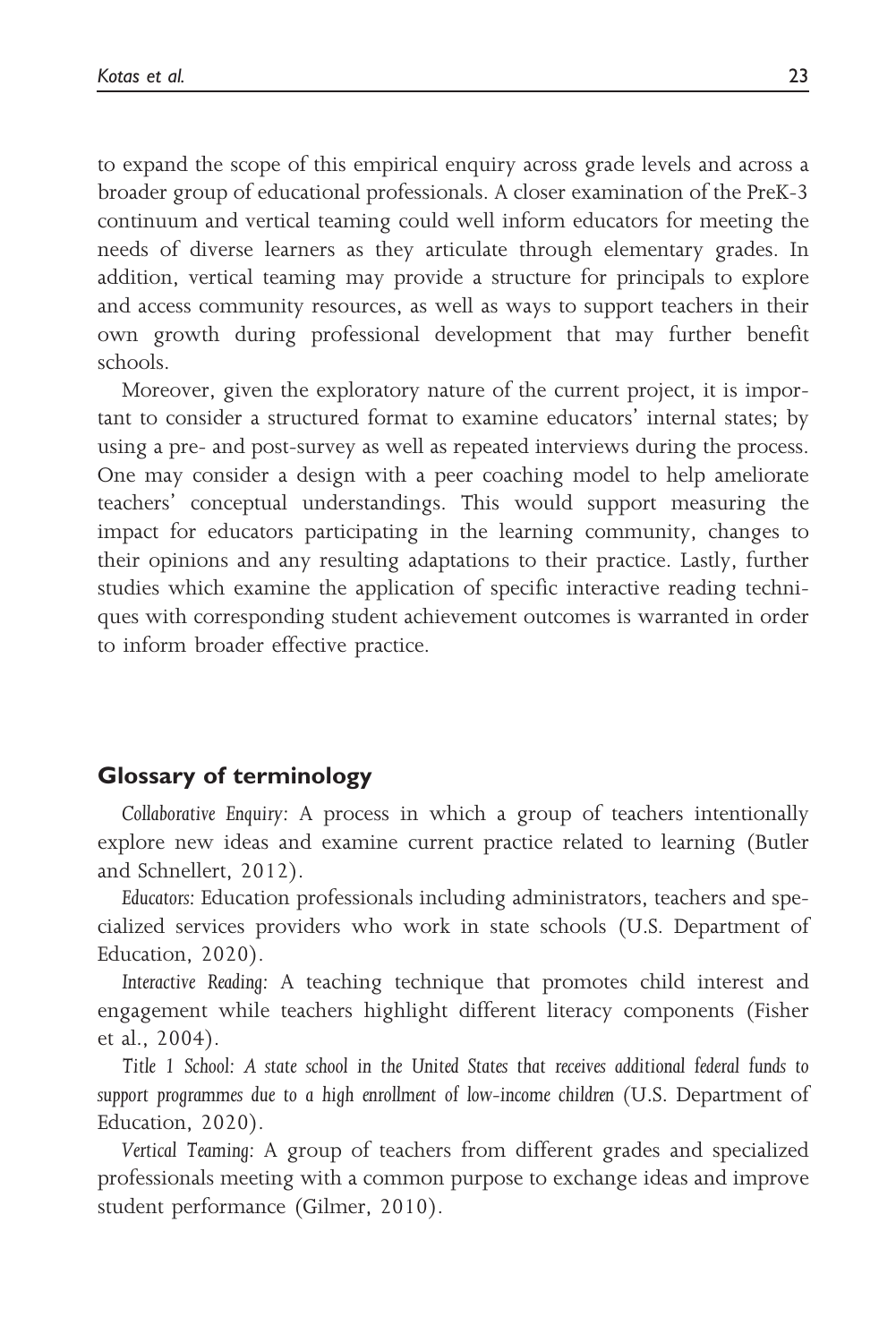#### Acknowledgements

The authors acknowledge the Diamond Educational Excellence Partnership (DEEP) non-profit organization for their commitment to state schools and creating educational collaborative communities that provided the opportunity for the authors to meet which inspired this project. Also, the authors purchased formatting assistance from SAGE Author services.

#### Funding

The authors disclosed receipt of the following financial support for the research, authorship, and/or publication of this article: The project reported here was supported through a Learning and Leadership Grant from the National Education Association for educators. Only one of the three authors received funds during participation in this project, as noted in the paper. The opinions expressed herein are those of the authors and do not represent views of the National Education Association.

#### ORCID iD

Jacqueline Kotas **h**ttps://orcid.org/0000-0002-4308-0771

#### **References**

- Allard H and Marshall J (1977) Miss Nelson is Missing. New York: Houghton Mifflin Harcourt.
- Bennett K and Jones N (2005) Not Norman, a Goldfish Story. Massachusetts: Candlewick Press.
- Berry J, Potter J and Hollas V (2013) Concept maps and informational read-alouds: Strengthening both science and reading for elementary students. Texas Journal of Literacy Education  $1(1)$ : 29–44.
- Bertrand L, Roberts R and Buchanan R (2006) Striving for success: Teacher perspectives of a vertical team initiative. National Forum of Teacher Education Journal  $16(3): 1-10.$
- Best J and Dunlap A (2014) Continuous improvement in schools and districts: Policy considerations. Available at:<https://files.eric.ed.gov/fulltext/ED557599.pdf> (accessed 19 February 2019).
- Butler D and Schnellert L (2012) Collaborative inquiry in teacher professional development. Teaching and Teacher Education 28(8): 1206–1220.
- California Department of Education (2019) Common core standards. Available at: [https://](https://www.cde.ca.gov/re/cc) [www.cde.ca.gov/re/cc](https://www.cde.ca.gov/re/cc) (accessed 21 February 2019)
- Creswell JW (2009) Research Design: Qualitative, Quantitative, and Mixed Method Approaches. 3rd. ed. Thousand Oaks, CA: SAGE Publications.
- Desired Results Developmental Profile (2015) Preschool Comprehensive View for use with preschool age children. Available at: [www.desiredresults.us/sites/default/files/docs/](http://www.desiredresults.us/sites/default/files/docs/forms/DRDP2015PSC_090116.pdf) [forms/DRDP2015PSC\\_090116.pdf](http://www.desiredresults.us/sites/default/files/docs/forms/DRDP2015PSC_090116.pdf) (accessed 19 February 2019).
- DuFour R, DuFour R and Eaker R (2009) Revising Professional Learning Communities at Work: New Insights for Improving Schools. Bloomington, IN: Solution Tree.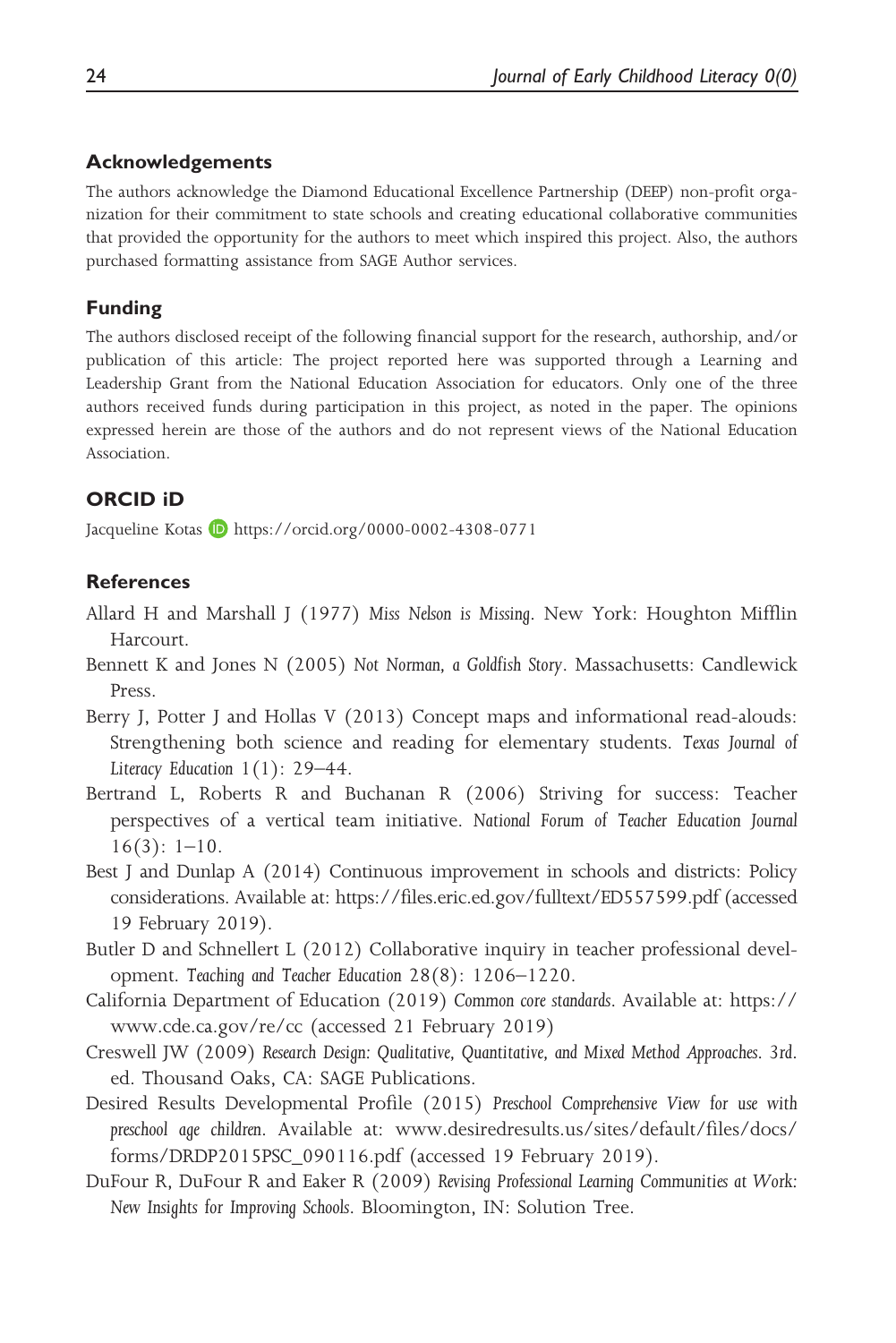- Elleman A and Compton D (2017) Beyond comprehension strategy instruction: What's next? Language, Speech, and Hearing Services in Schools 48(2): 84–91.
- Fisher D, Flood J, Lapp D and Frey N (2004) Interactive read-a-louds: Is there a common set of implementation practices? The Reading Teacher 58(1): 8–16.
- Flowerday T and Schraw G (2000) Teacher beliefs about instructional choice: A phenomenological study. Journal of Educational Psychology 92(4): 634–645.
- Fuchs W (2009) Examining teachers' perceived barriers association with inclusion. Southeastern Regional Association of Teacher Educators 19(1): 30–35.
- Gilmer P (2010) Vertical teaming: K-12 teachers engaged in scientific research in rural settings, the rural research brief. Available at: [www.researchgate.net/publication/](http://www.researchgate.net/publication/264595720_Vertical_teaming_with_K-12_teachers_engaged_in_scientific_research_in_rural_settings)  $264595720$  Vertical teaming with K-12 teachers engaged in scientific research in rural settings (accessed 7 July 2020).
- Glasser BG and Strauss L (1967) The Discovery of Grounded Theories, Strategies for Qualitative Research. New York, NY: Aldine.
- Hoggan K and Strong C (1994) The magic of "once upon a time": Narrative teaching strategies. Language, Speech, and Hearing Services in Schools 25(2): 76–89.
- Hord SM and Sommers W (2008) Leading Professional Learning Communities: Voices from Research and Practice. Thousand Oaks, CA: Corwin Press.
- Jacobs GM (2016) Dialogic reading aloud to promote extensive reading. Extensive Reading in Japan  $9(1)$ :  $10-12$ .
- Justice LM, Logan J and Kaderavek JN (2017) Longitudinal impacts of print-focused read-alouds for children with language impairments. American Journal of Speech-Language Pathology 26(2): 383–396.
- Laden N (1994) The Night I Followed the Dog. San Francisco: Chronicle Books.
- Lane HB and Wright TL (2007) Maximizing the effectiveness of reading aloud. The Reading Teacher 60(7): 668–675.
- Lin L (2014) Learning word meanings from teacher's repeated story read-aloud in EFL primary classrooms. English Language Teaching 7(7): 68–81.
- Lohfink G (2014) The impact of a school-university multicultural read-aloud project on pre-service teachers' pedagogical understandings. School-University Partnerships 7(2): 34–47.
- Marchessault JK and Larwin KH (2014) The potential impact of structured read-aloud on middle school reading achievement. International Journal of Evaluation and Research in Education 3(3): 187–196.
- Marshall C and Rossman GB (2006) Designing Qualitative Research. Thousand Oaks, CA: SAGE Publications.

Munch R and Martchenko M (1996) Stephanie's Ponytail. USA: Annick Press (U.S.) Ltd. National Association of Elementary School Principals (NAESP) (2014) Leading pre-K-

3 learning communities competencies for effective principal practice executive summary. Collaborative Communications Group, Inc. National Association of Elementary School Principals. Available at: [www.naesp.org/sites/default/files/leading-pre-k-3-learn](http://www.naesp.org/sites/default/files/leading-pre-k-3-learning-communities-executive-summary.pdf) [ing-communities-executive-summary.pdf](http://www.naesp.org/sites/default/files/leading-pre-k-3-learning-communities-executive-summary.pdf) (accessed 7 July 2020).